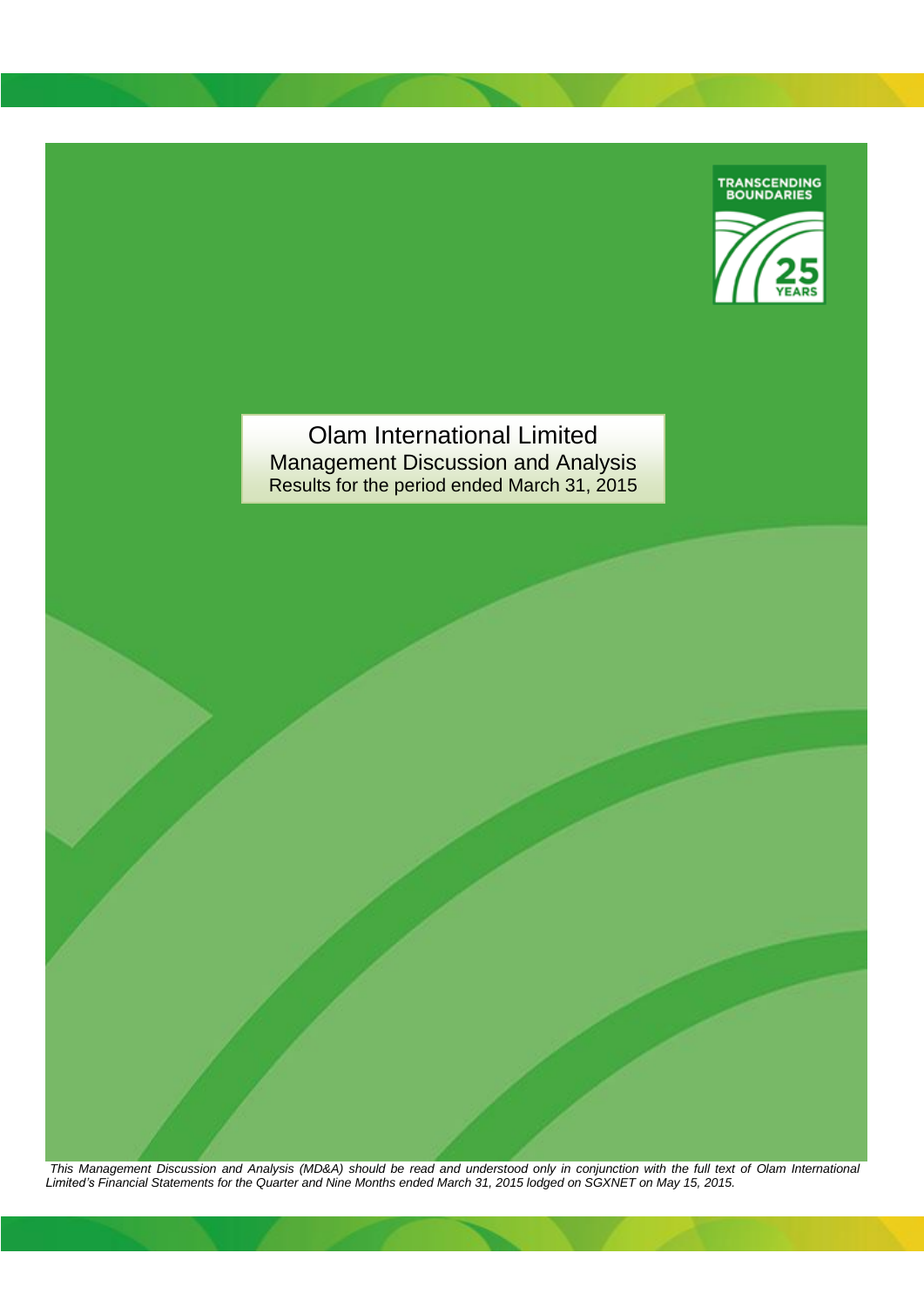# **MANAGEMENT DISCUSSION AND ANALYSIS**

**Results for the period ended March 31, 2015 ("Q1 2015" 1 )**

# **Contents**

| Summary of Financial and Operating Results (Jan 2015 - Mar 2015) 9 |  |
|--------------------------------------------------------------------|--|
|                                                                    |  |
|                                                                    |  |
|                                                                    |  |
|                                                                    |  |
|                                                                    |  |
|                                                                    |  |
|                                                                    |  |
|                                                                    |  |
|                                                                    |  |
|                                                                    |  |
|                                                                    |  |
|                                                                    |  |
|                                                                    |  |
|                                                                    |  |
|                                                                    |  |

 *1 The Company had announced a fiscal year-end change from June 30 to December 31. With this change, the Company's current fiscal year, which began on July 1, 2014 will end on December 31, 2015. Thereafter, the Company will follow a January to December fiscal year. The numbers presented and analysed in the MD&A from Pages 3-18 are for the first quarter ended March 31, 2015 ("Q1 2015") and are compared to the prior corresponding quarter ended 31 March 2014 ("Q1 2014"). See additional explanation on pages 5-6.*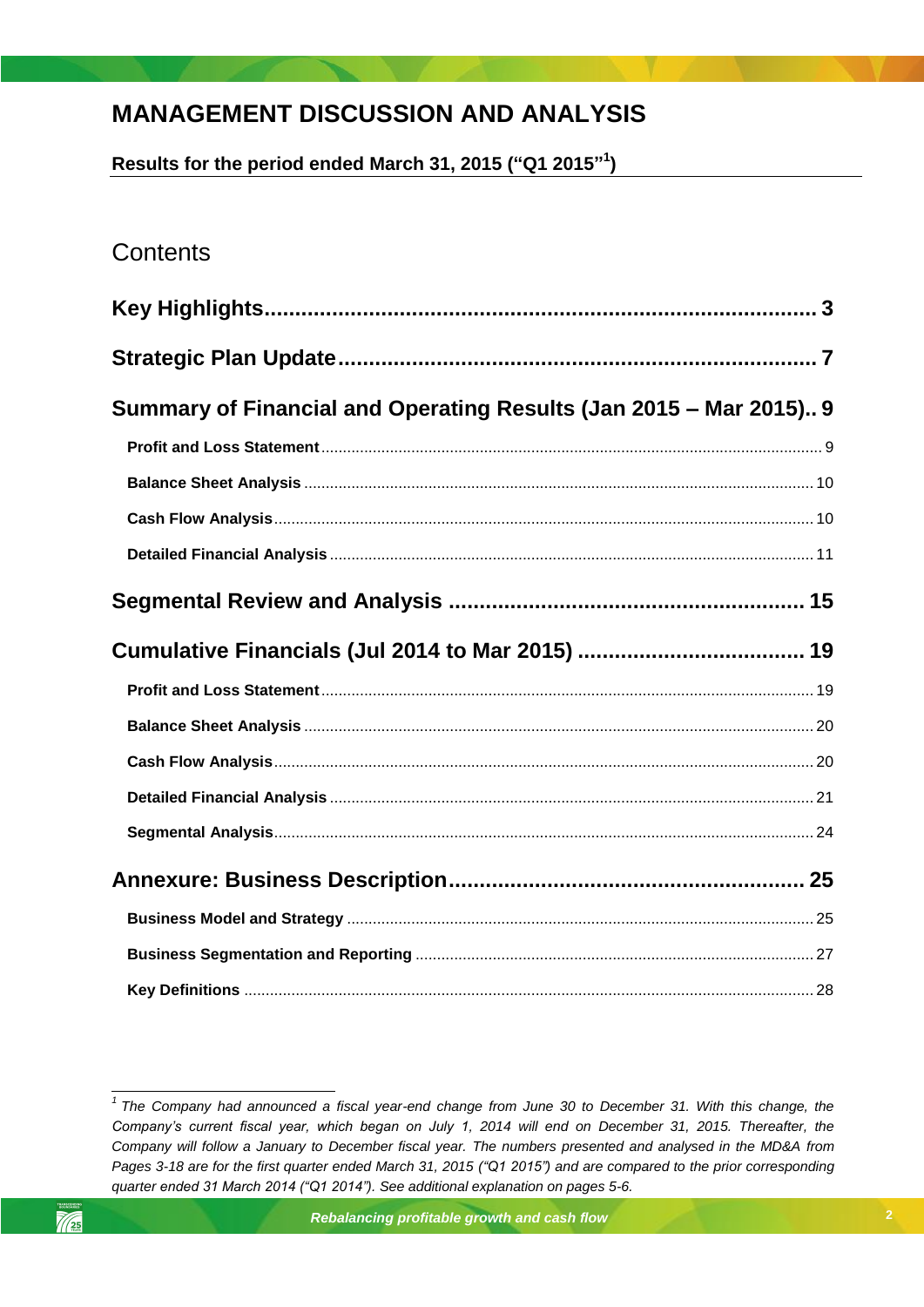## <span id="page-2-0"></span>**Key Highlights**

### **Financial Performance**

- Olam achieved **strong underlying performance** in Q1 2015 with **Operational Profit After Taxes and Minority Interests (PATMI** after excluding exceptional items) **up by 25.7% to S\$128.5 million** (Q1 2014: S\$102.2 million). This performance was achieved despite the adverse impact of **continuing currency devaluation** on some of our import and domestic distribution businesses.
- **Reported PATMI declined 92.1% to S\$31.3 million** for Q1 2015 (Q1 2014: S\$396.1 million). PATMI for Q1 2014 included an exceptional gain of S\$293.9 million principally from the revaluation of our stake in PureCircle Limited (S\$271.0 million) and the sale and leaseback of Australian almond assets (S\$63.2 million). Reported PATMI for Q1 2015 includes a net exceptional loss of S\$97.2 million mainly from the buyback of bonds. The buyback of the bonds are expected to generate interest savings of approximately S\$55.0 to S\$60.0 million per annum over the next three years.
- **Sales volume declined by 33.2%** as compared to Q1 2014 with continued growth in prioritised platforms offset by reduced volume from lower margin businesses that were discontinued or restructured in line with our strategic plan objectives.
- Packaged Foods segment. This segment was impacted by the underperformance in the **Earnings Before Interest, Tax, Depreciation, and Amortisation (EBITDA) declined marginally by 1.5% to S\$330.1 million** in Q1 2015 compared to S\$335.3 million in Q1 2014 with steady underlying growth from all segments except the Food Staples & upstream Dairy farming operations in Uruguay and by the devaluation of local currencies in Nigeria, Ghana and Mozambique against the US dollar, which affected our import and domestic distribution businesses in these countries. **The estimated net negative impact of the currency devaluation on EBITDA in Q1 2015 was approximately S\$12.0 million.**
- These results also included a **net loss of S\$14.7 million** for Q1 2015 on the **fair valuation of biological assets** compared to a **net loss of S\$8.7 million** in Q1 2014.
- **Net finance costs** (excluding the one-time charge on the buyback of bonds) continued to trend lower at **S\$123.2 million** in Q1 2015 compared to **S\$141.2 million** in Q1 2014 due to various initiatives undertaken to optimise debt tenors and cost of borrowing.
- **Depreciation and amortisation** was marginally **lower at S\$52.4 million** in Q1 2015 **compared to S\$57.5 million** in Q1 2014 due to fixed asset divestments.
- **Tax expenses** (excluding tax on exceptional items) for Q1 2015 were **lower at S\$29.6 million** as compared to **S\$37.6 million** for the prior corresponding period.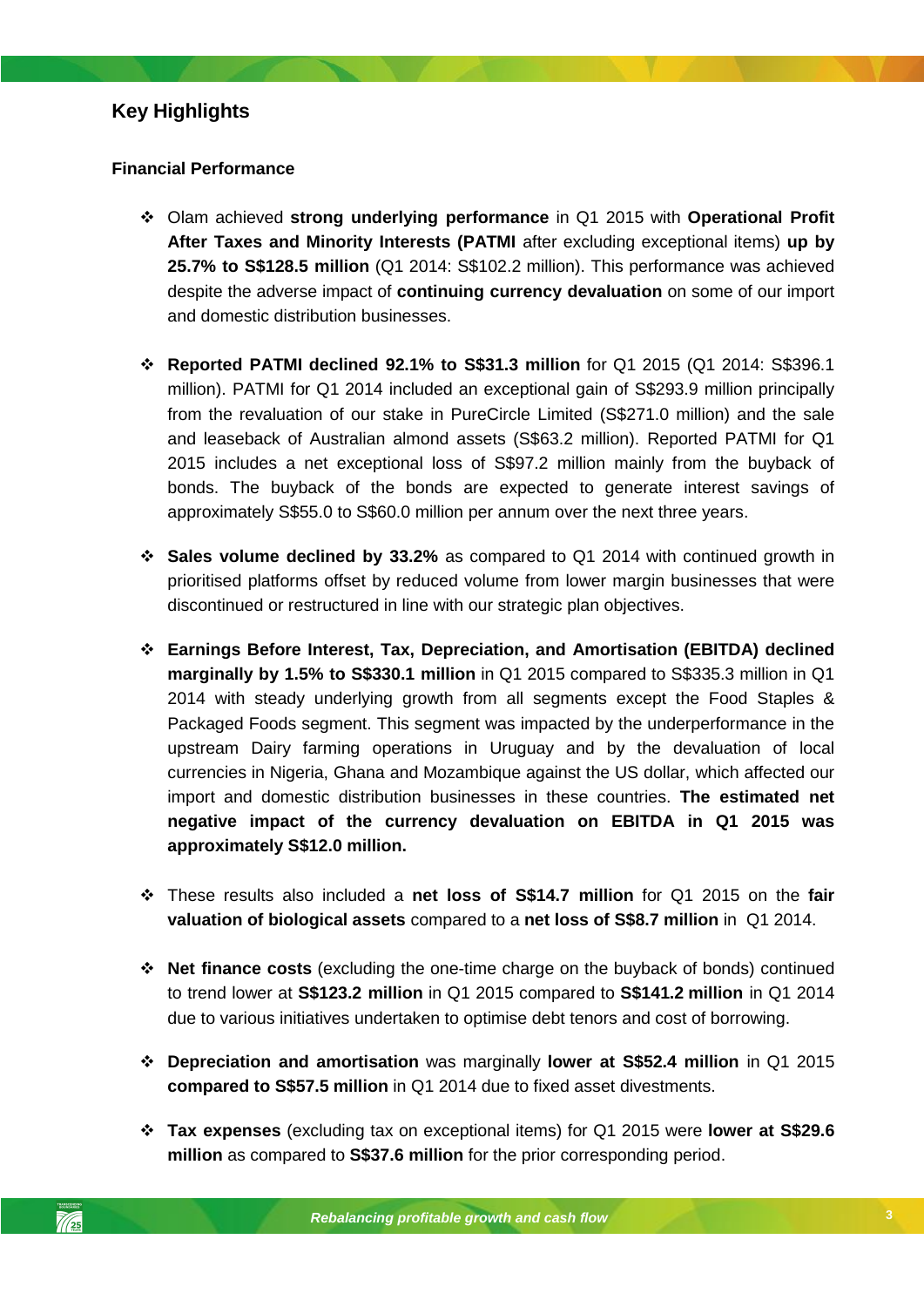- We incurred gross **cash capital expenditure (Capex) of S\$301.5 million** in Q1 2015 as compared to S\$180.0 million in Q1 2014. Net of disposals, we invested cash of **S\$79.0 million** in Q1 2015 as against a cash release of S\$94.5 million in Q1 2014. It must be noted that the Capex for Q1 2015 includes an investment of S\$225.9 million for the acquisition of McCleskey Mills, Inc. ("MMI"). Excluding this investment, the Capex spend in Q1 2015 was S\$75.6 million which is a reduction of 58.0% over the corresponding prior period.
- We generated **positive free cash flow to firm** of S\$120.2 million during the current period as against negative S\$424.8 million in Q1 2014. This was achieved by a combination of higher operating cash and divestment cash flows and lower working capital requirements, which was partly offset by the investment in MMI.
- **Net gearing of 1.83 times** at March 31, 2015 **was lower than 2.03 times** as at March 31, 2014, and in line with our 2016 objective of operating at or below 2.0 times.
- Subsequent to the strategic plan announcement in April 2013, we have completed 20 **strategic initiatives** to-date which have **released cash of S\$966.1 million**, generated a **P&L gain of S\$125.2 million** and added **S\$154.2 million directly to our capital reserves**.

### **M&A**

- **business**, Western Wool Marketing to Quality Wool of Australia. On January 12, 2015, the Company announced the **sale of its Australian wool**
- On January 28, 2015, the Company completed the **acquisition of MMI** at a final consideration of US\$175.0 million (S\$225.9 million). The purchase price allocation for the acquisition is expected to be completed by September 2015.
- On February 2, 2015, the Company announced **the completion of the sale of a 25.0% stake in its Packaged Foods business to Sanyo Foods Co. Ltd**. ("Sanyo Foods"). The Company received **cash proceeds of US\$167.5 million (S\$219.1 million)** and generated a capital gain of **S\$106.2 million which was added directly to its capital reserves.** Following the completion of the sale, Olam owns 75.0% of Caraway Pte Ltd. ("Caraway"), the holding company for all of the Company's Packaged Foods businesses with the balance 25.0% owned by Sanyo Foods.
- On March 2, 2015, the Company announced its participation in the **Republic of Gabon's ("RoG") GRAINE out-grower plantation programme** through a joint venture in which RoG will hold 51.0% equity ownership and the Company will hold the balance 49.0%.
- $\cdot \cdot$  The closure of the ADM Cocoa acquisition is expected by the end of Q3 2015.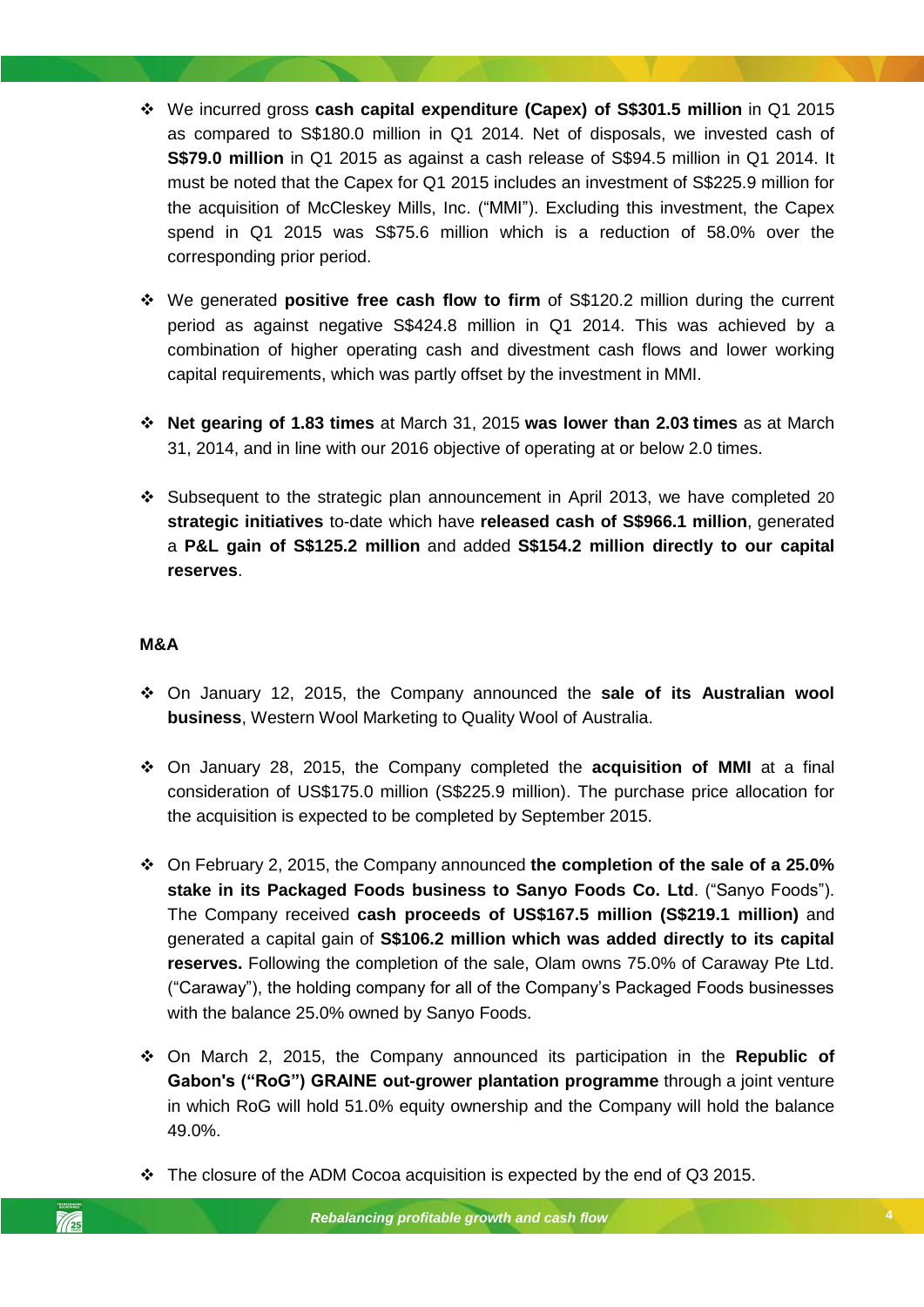### **Financing**

- On January 15, 2015, the Company announced the issuance of **US\$50.0 million 5 year Senior Notes** due 2020 in a private placement to an institutional investor in Japan at a fixed coupon of 4.00%.
- $\div$  On January 28, 2015, the Company announced that it had exercised its option to **redeem all of the outstanding US\$750.0 million 6.75% bonds** due 2018 at a redemption price of 103.375% of the principal amount. Consequent to the redemption, the Company recorded a **one-time charge of S\$97.7 million in Q1 2015** towards payment of redemption premium, amortisation of deferred expenses and the write back of the changes in the fair valuation of the bond from inception till June 30, 2014.

The bonds, which were initially issued at 95% of their principal amount, had an effective interest cost of 8.08%. By exercising the redemption option, the Company has replaced these bonds using short and medium term borrowing at an effective cost of ~2.00% to 2.50% per annum thereby **saving approximately S\$55.0 to S\$60.0 million of interest per annum** over the next three years.

- *Rebalancing profitable growth and cash flow* **coupon for the combined 5 year tenor issuance is 3.975% per annum**. On March 17, 2015, the Company announced the issuance of **A\$125.0 million 4.875% 5 year Senior Unsecured Notes due 2020**. On March 19, 2015, the Company announced the issuance of additional notes of A\$25.0 million, thereby increasing the total aggregate principal amount of the **combined issuance to A\$150.0 million at an issue price of 100.069%** of their principal amount. The **post-swap US Dollar fixed**
- Post March 2015, the Company announced the issuance of an **additional A\$30.0 million 5 year Senior Unsecured Notes due 2020** which would be fungible with the A\$150.0 million issuance. **The effective post-swap US Dollar fixed coupon on the new issuance was 3.60% per annum for 5 years**, which was at a significant discount to the prevailing secondary prices of the Company's outstanding bonds**.**

### **Others**

- On January 8, 2015, we announced a **fiscal year-end change from June 30 to December 31.** This change was done to align our fiscal year to comply with the Group consolidation and reporting requirements of our majority shareholder.
- $\div$  With this change, for the purpose of statutory reporting (SGXNET) the quarterly and cumulative financials will be presented for the current fiscal year which began on July 1, 2014 will end on December 31, 2015.

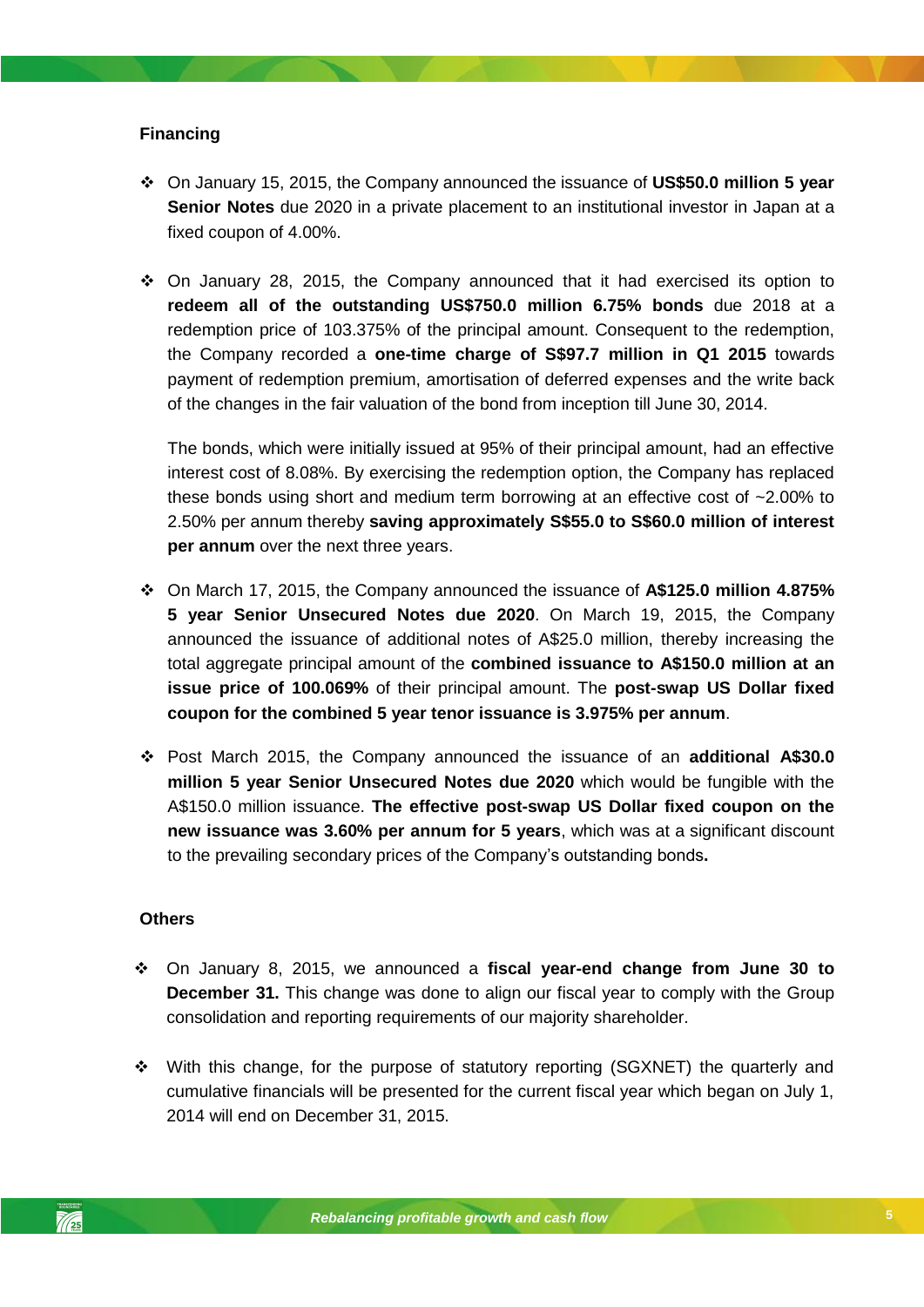- However, as part of the transition to the new fiscal year, the numbers presented and analysed in the MD&A are for the first quarter ended March 31, 2015 of the new fiscal year (January 1, 2015 to December 31, 2015) and are compared to the prior corresponding quarter.
- \* To aid comparison on the previous fiscal year basis (July to June), we are also presenting the financials for the nine months ended March 31, 2015 ("9M FY2015") as compared to the prior corresponding period ("9M FY2014") in the Cumulative Financials section of the MD&A.
- \* In addition, pro-forma historical financial statements (profit and loss statement, balance sheet, abridged cash flow) as well as business and value chain segmental analysis have been re-stated to the new financial year (January to December) for the past three years (2012, 2013 and 2014) to facilitate analysis. These were disclosed via SGXNET on May 11, 2015, and are also available on our website [\(www.olamgroup.com\)](http://www.olamgroup.com/)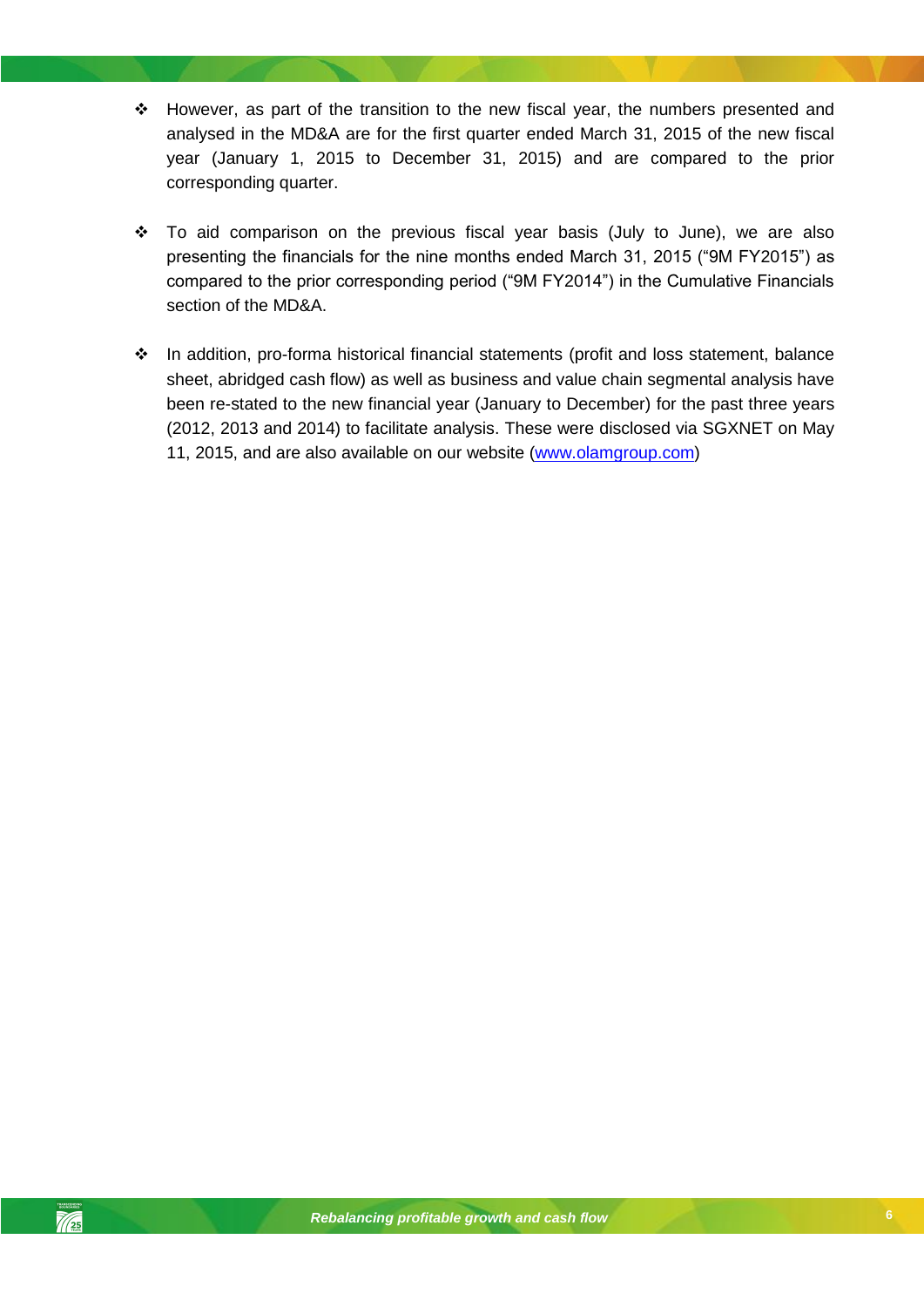## <span id="page-6-0"></span>**Strategic Plan Update**

### **1. Recalibrate the pace of investments**

We incurred gross **Capex of S\$301.5 million** in Q1 2015 **as compared to S\$180.0 million**  in Q1 2014. The Capex for Q1 2015 includes an investment of approximately S\$225.9 million for the acquisition of McCleskey Mills, Inc. which was not a part of the strategic plan Capex guidance. Excluding this investment, the Capex spend in Q1 2015 was S\$75.6 million which is a reduction of 58.0% over the corresponding prior period.

### **2. Optimise balance sheet**

**Several initiatives have been undertaken towards optimising working capital utilisation** across the supply chain, including a reduction in inventory levels, receivable factoring, securing higher supplier credit and prioritisation of higher margin transactions within each business unit.

In addition, **various initiatives to optimise the balance sheet and improve returns have also been completed**. These include the sale-and-leaseback of Dairy farming land in Uruguay, almond plantation assets in the US and Australia, the repurchase of long term unsecured bonds of **US\$30.0 million** issued by NZ Farming Systems Uruguay Limited ("NZFSU") and the repurchase of 7.0% **perpetual capital securities** and 6.0% **fixed rate notes** due 2022 **aggregating S\$54.2 million**.

### **3. Pursue opportunities for unlocking intrinsic value**

Japan, the sale of Dirranbandi and Collymongle cotton gins in Australia, the sale of a 50.0% We have **completed several initiatives**, including the sale of our basmati rice mill in India, the sale of a 25.5% interest in our instant noodles business in Nigeria to Sanyo Foods of stake in our Grains origination operation – Olam Lansing Canada, the sale of 9.8% equity stake in our Dairy processing operation – Open Country Dairy (OCD), New Zealand, the sale of 20.0% stake in the SEZ to the Republic of Gabon, the sale of 80.0% stake in our Australian grains business to Mitsubishi Corporation, sale of equity in our upstream Palm and Rubber joint ventures in Gabon to the Republic of Gabon and the sale of 25.0% stake in our Packaged Foods business to Sanyo Foods.

### **4. Optimise shape of portfolio and reduce complexity**

In addition to the **partial divestment of our Wood Products business in Gabon**, we sold our **Timber subsidiary** Compagnie Forestière des Abeilles SA ("CFA") in Gabon for **US\$6.0 million**. We also **exited from the Rice distribution business** in Côte d'Ivoire, announced the **sale of our Australian wool business** and closed a **vegetable dehydrates facility in the US**.

These transactions will help bring a sharper focus to the business and are expected to reduce operating costs going forward.

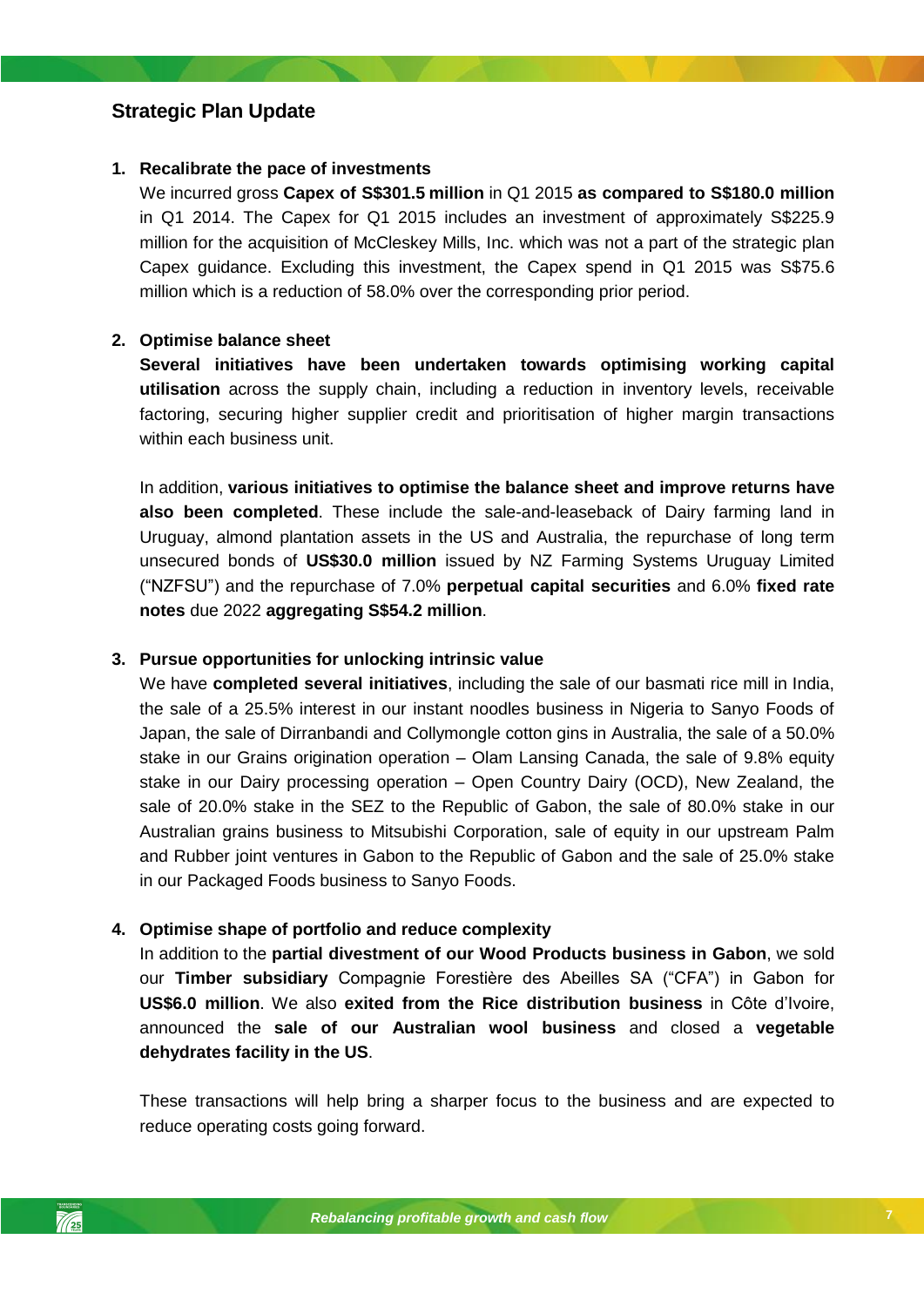**In summary, initiatives already completed** have **released cash of S\$966.1 million,**  generated a **P&L gain of S\$125.2 million** and added **S\$154.2 million to** our **capital reserves:**

|                                                           |                                 |               |                                                  | SGD Mn                            |
|-----------------------------------------------------------|---------------------------------|---------------|--------------------------------------------------|-----------------------------------|
| <b>Summary of Completed Strategic Plan Initiatives</b>    | Number of<br><b>Initiatives</b> | P&L<br>impact | <b>Addition to</b><br>capital<br><b>reserves</b> | <b>Cash flow</b><br><i>impact</i> |
| Closed in 2012                                            |                                 | 17.4          |                                                  | 68.6                              |
| Closed in 2013                                            | 4                               | 18.2          | 14.2                                             | 65.5                              |
| Sale and Leaseback of Almond Plantation Assets, Australia |                                 | 65.4          |                                                  | 233.2                             |
| Divestment of Olam Lansing JV, Canada                     |                                 |               |                                                  | 6.8                               |
| Sale of Timber Assets, Gabon                              |                                 | (14.6)        |                                                  | 22.8                              |
| Repurchase of Bonds and Perpetual Securities              |                                 | 1.0           | 2.3                                              |                                   |
| Sale of 9.8% stake in OCDL, New Zealand                   |                                 | (0.6)         |                                                  | 35.1                              |
| Australian Grains JV with Mitsubishi Corporation          |                                 | 28.8          |                                                  | 79.8                              |
| Sale of Timber Subsidiary in Gabon                        |                                 | (22.6)        |                                                  | 7.5                               |
| Sale of Collymongle Cotton Gin, Australia                 |                                 | 6.0           |                                                  | 9.9                               |
| Sale of 20% stake in SEZ to RoG, Gabon                    |                                 |               |                                                  | 74.8                              |
| Sale of Dairy Processing Plant, Cote d'Ivoire             |                                 | 13.2          |                                                  | 32.7                              |
| Sale of 10%/20% stake in Palm/Rubber to RoG, Gabon        |                                 |               | 31.5                                             | 40.0                              |
| Sale and Leaseback of Dairy Farm Land, Uruguay            |                                 | 20.4          |                                                  | 70.4                              |
| Sale of Australian Wool Business                          |                                 | (2.7)         |                                                  |                                   |
| Closure of SVI dehydrates facility, US                    |                                 | (4.7)         |                                                  |                                   |
| Closed in 2014                                            | 14                              | 89.6          | 33.8                                             | 612.9                             |
| Sale of 25% stake in Packaged Foods BU to Sanyo Foods     |                                 |               | 106.2                                            | 219.1                             |
| Closed in 2015                                            | 1                               |               | 106.2                                            | 219.1                             |
| <b>Total</b>                                              | 20                              | 125.2         | 154.2                                            | 966.1                             |

Note 1: Cash proceeds for some 2014 initiatives will be received in 2015.

Note 2: Figures in the table above may change to reflect the closing balance sheet position and changes in the closing exchange rates from the date of completion till the date of reporting.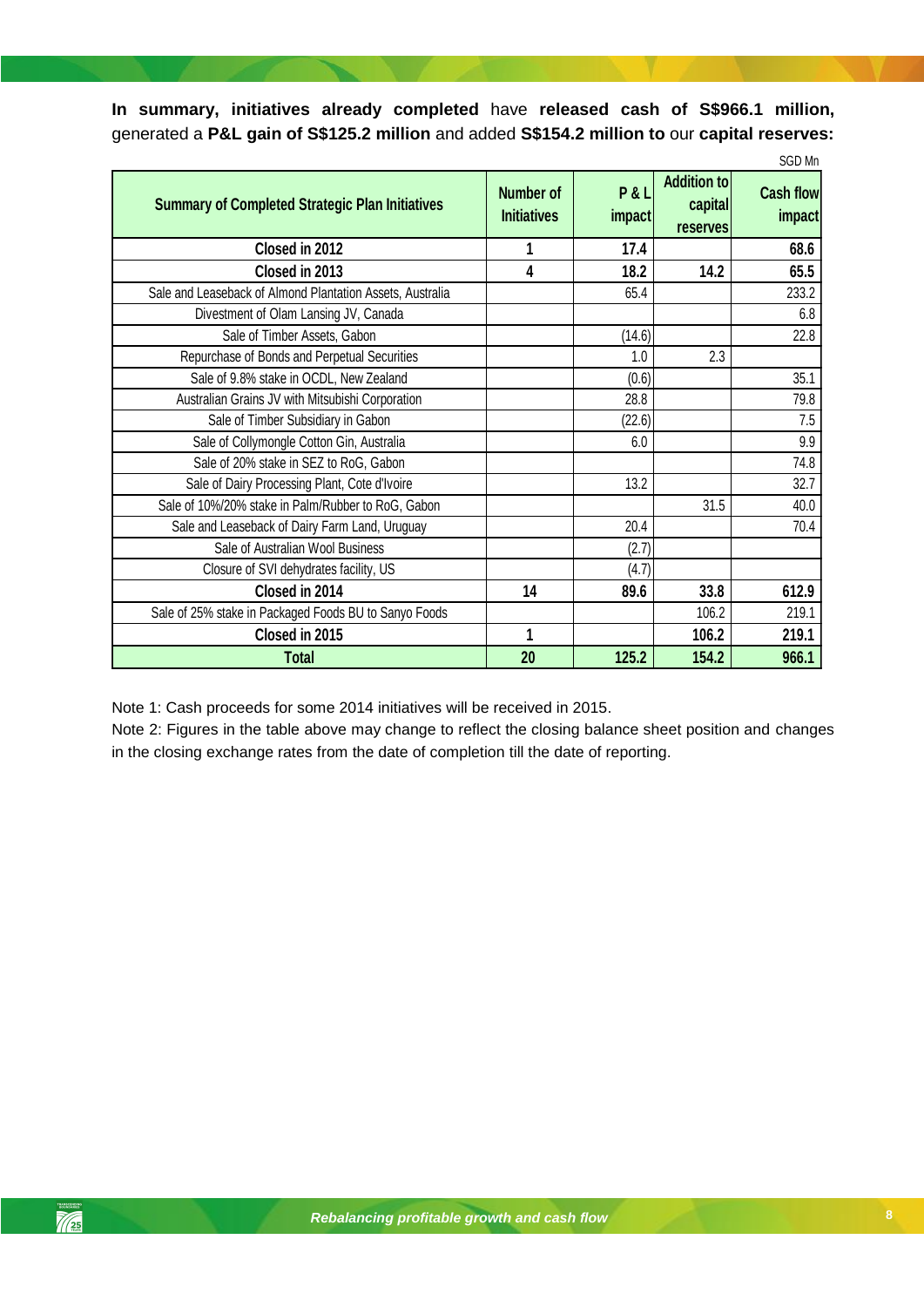# <span id="page-8-0"></span>**Summary of Financial and Operating Results (Jan 2015 – Mar 2015)**

|                          |         |         | SGD Mn   |
|--------------------------|---------|---------|----------|
|                          | Q1 2015 | Q1 2014 | % Change |
| Volume ('000 MT)         | 2,682.8 | 4,018.0 | (33.2)   |
| <b>I</b> Revenue         | 4,321.1 | 4,836.4 | (10.7)   |
| <b>EBITDA</b>            | 330.1   | 335.3   | (1.5)    |
| <b>IPAT</b>              | 27.6    | 392.9   | (93.0)   |
| <b>IPATMI</b>            | 31.3    | 396.1   | (92.1)   |
| <b>Operational PATMI</b> | 128.5   | 102.2   | 25.7     |

### <span id="page-8-1"></span>**Profit and Loss Statement**

Operational PATMI (excluding exceptional items) increased by 25.7% over the prior corresponding period with the positive impact of lower finance costs, tax and depreciation and amortisation expenses offsetting the marginally lower EBITDA for the period. Reported PATMI for Q1 2015 declined by 92.1% primarily due to a net exceptional loss of S\$97.2 million in Q1 2015 as against a net exceptional gain of S\$293.9 million in Q1 2014.

Volume declined 33.2% primarily from reduced volume from lower margin or discontinued businesses (such as Wood Products, Grains trading and cashew processing), which was in line with our strategic plan objectives. Overall revenues declined by 10.7% due to lower volumes, which was partly offset by higher prices of some commodities, such as almonds, pepper and hazelnuts as compared to the prior corresponding period.

segments with the exception of Food Staples & Packaged Foods. This segment was impacted EBITDA for Q1 2015 declined marginally by 1.5% to S\$330.1 million with growth across all by the underperformance in the upstream Dairy farming operations in Uruguay and by the devaluation of local currencies in Nigeria, Ghana and Mozambique against the US dollar, which affected our import and domestic distribution businesses in these countries. The estimated net negative impact of the currency devaluation on EBITDA in Q1 2015 was approximately S\$12.0 million.

These results included a net loss of S\$14.7 million on the fair valuation of biological assets compared to a net loss of S\$8.7 million in Q1 2014.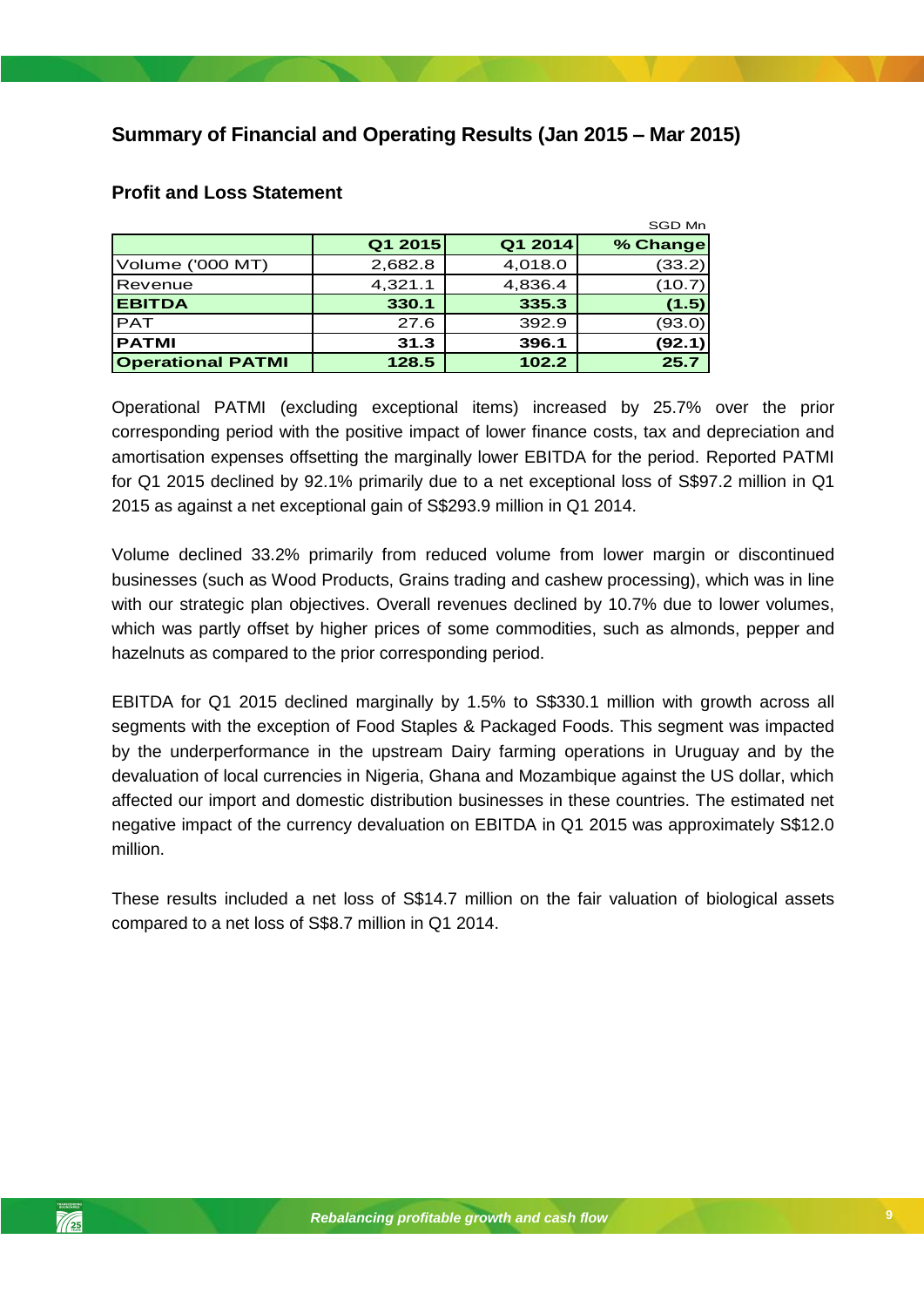### <span id="page-9-0"></span>**Balance Sheet Analysis**

|                           |           |           |                            |           | SGD Mn              |
|---------------------------|-----------|-----------|----------------------------|-----------|---------------------|
|                           | 31-Mar-15 | 31-Dec-14 | <b>Change</b><br>vs Dec 14 | 31-Mar-14 | Change<br>vs Mar 14 |
| <b>Uses of Capital</b>    |           |           |                            |           |                     |
| <b>Fixed Capital</b>      | 5,811.1   | 6,056.3   | (245.2)                    | 6,069.9   | (258.8)             |
| <b>Working Capital</b>    | 6,321.5   | 6,259.4   | 62.1                       | 6,882.5   | (561.0)             |
| Cash                      | 1,272.6   | 1,845.8   | (573.2)                    | 1,022.6   | 250.0               |
| <b>Others</b>             | 258.8     | (27.1)    | 285.9                      | (333.6)   | 592.4               |
| <b>Total</b>              | 13,664.0  | 14,134.4  | (470.4)                    | 13,641.4  | 22.6                |
| <b>Sources of Capital</b> |           |           |                            |           |                     |
| Equity & Reserves         | 4,363.4   | 4,320.1   | 43.3                       | 4,186.5   | 176.9               |
| Non-controlling interests | 232.6     | 126.3     | 106.3                      | 136.4     | 96.2                |
| Short term debt           | 2,725.0   | 2,623.7   | 101.3                      | 3,758.8   | (1,033.8)           |
| Long term debt            | 6,552.8   | 7,217.0   | (664.2)                    | 5,748.0   | 804.8               |
| Fair value reserve        | (209.8)   | (152.7)   | (57.1)                     | (188.3)   | (21.5)              |
| Total                     | 13,664.0  | 14,134.4  | (470.4)                    | 13,641.4  | 22.6                |

Our total assets of S\$13.7 billion comprised S\$1.3 billion of cash, S\$6.3 billion of working capital and S\$5.8 billion of long term fixed assets. These were funded by S\$4.4 billion of equity, S\$2.7 billion of short term debt and S\$6.6 billion of long term debt.

### <span id="page-9-1"></span>**Cash Flow Analysis**

|                                             |         |         | SGD Mn      |
|---------------------------------------------|---------|---------|-------------|
| <b>Cash Flow Summary</b>                    | Q1 2015 | Q1 2014 | $Y$ -o- $Y$ |
| Operating Cash flow (before Interest & Tax) | 372.1   | 293.2   | 78.9        |
| Changes in Working Capital                  | (162.7) | (801.6) | 638.9       |
| <b>Net Operating Cash Flow</b>              | 209.4   | (508.4) | 717.8       |
| Tax paid                                    | (10.2)  | (10.9)  | 0.7         |
| Capex/ Investments                          | (79.0)  | 94.5    | (173.5)     |
| <b>Free cash flow to firm (FCFF)</b>        | 120.2   | (424.8) | 545.0       |
| Net interest paid                           | (177.6) | (151.9) | (25.7)      |
| <b>Free cash flow to equity (FCFE)</b>      | (57.4)  | (576.7) | 519.3       |

We generated positive free cash flow to firm of S\$120.2 million during the current period against negative cash flow of S\$424.8 million in the prior corresponding period from a combination of higher operating cash flow and lower working capital requirements, partly offset by an increase in net Capex due to the acquisition of MMI.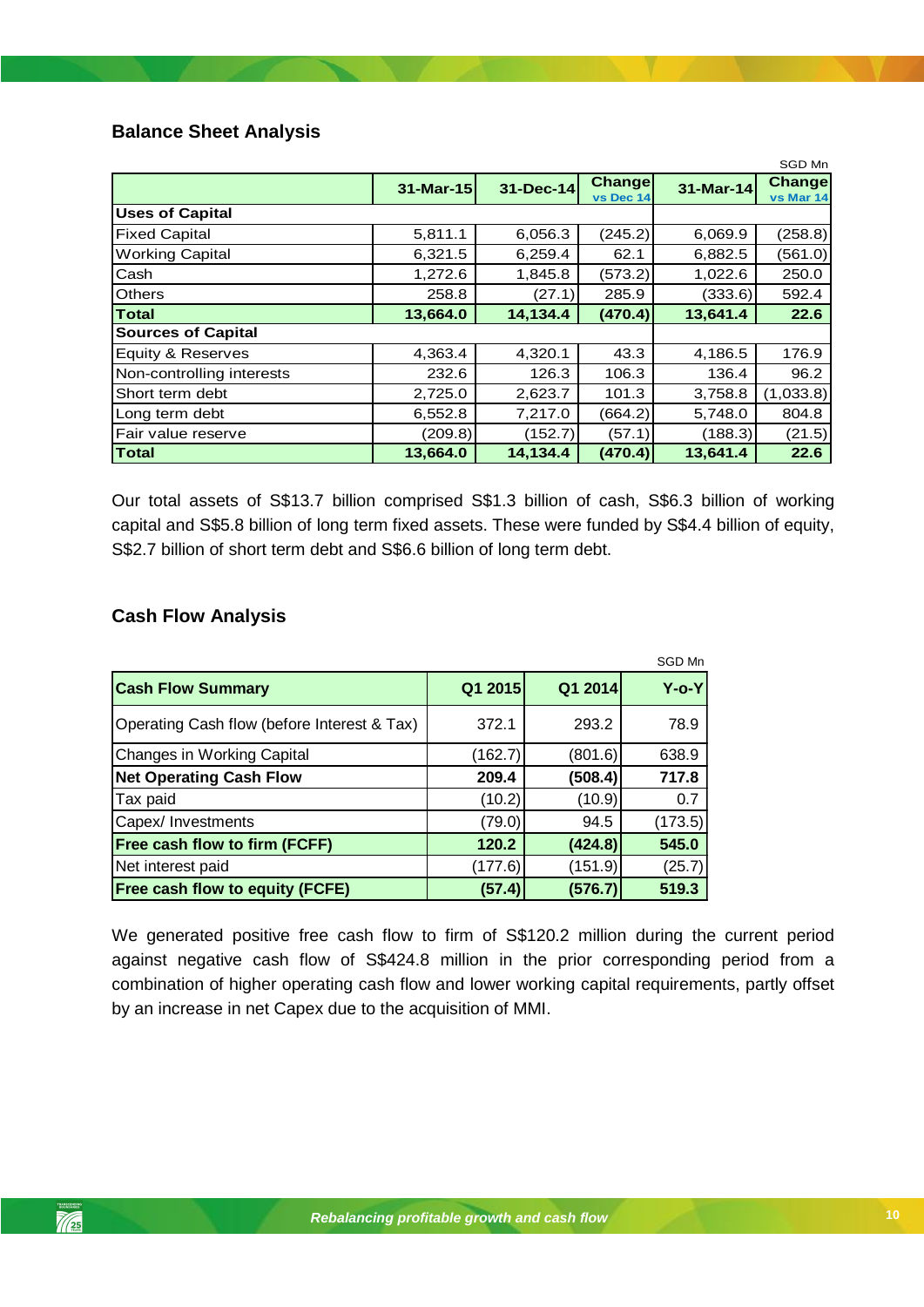### <span id="page-10-0"></span>**Detailed Financial Analysis**

|                                                                        |           |            | SGD Mn   |
|------------------------------------------------------------------------|-----------|------------|----------|
|                                                                        | Q1 2015   | Q1 2014    | % Change |
| <b>Volume ('000 MT)</b>                                                | 2,682.8   | 4,018.0    | (33.2)   |
| <b>Revenue</b>                                                         | 4,321.1   | 4,836.4    | (10.7)   |
| Other Income<br>(excl. exceptional items)                              | 12.3      | 15.8       | (21.7)   |
| Cost of sales                                                          | (3,726.6) | (4, 332.4) | (14.0)   |
| Overhead expenses                                                      | (216.0)   | (203.2)    | 6.3      |
| Other operating expenses                                               | (37.2)    | 23.6       | n.m.     |
| Net loss in fair value of<br>biological assets                         | (14.7)    | (8.7)      | 69.1     |
| Share of results from jointly<br>controlled entities and<br>associates | (8.9)     | 3.8        | n.m.     |
| <b>EBITDA</b>                                                          | 330.1     | 335.3      | (1.5)    |
| <b>EBITDA %</b>                                                        | 7.6%      | 6.9%       |          |
| Depreciation & Amortisation                                            | (52.4)    | (57.5)     | (8.8)    |
| <b>EBIT</b>                                                            | 277.7     | 277.8      | (0.0)    |
| <b>Exceptional items</b>                                               | (97.2)    | 293.9      | n.m.     |
| Net Finance costs                                                      | (123.2)   | (141.2)    | (12.7)   |
| <b>PBT</b>                                                             | 57.2      | 430.5      | (86.7)   |
| Taxation                                                               | (29.6)    | (37.6)     | (21.2)   |
| <b>PAT</b>                                                             | 27.6      | 392.9      | (93.0)   |
| PAT%                                                                   | 0.6%      | 8.1%       |          |
| Non-controlling interests                                              | (3.7)     | (3.2)      | (14.3)   |
| <b>PATMI</b>                                                           | 31.3      | 396.1      | (92.1)   |
| PATMI %                                                                | 0.7%      | 8.2%       |          |
| <b>Operational PATMI</b>                                               | 128.5     | 102.2      | 25.7     |
| <b>Operational PATMI %</b>                                             | 3.0%      | 2.1%       |          |

#### *Other Income*

Other income (excluding exceptional items) was reduced by S\$3.5 million due to lower commissions and claims income recorded during the current period.

#### *Cost of Sales*

The change in cost of sales normally follows the corresponding change in revenue for the period. While revenue declined by 10.7%, cost of sales declined by 14.0% in Q1 2015 due to currency devaluation, which favourably impacted our export oriented businesses in countries such as Brazil, Australia and Turkey by lowering the cost of sales. However, margins in our import and domestic businesses, particularly in Nigeria, Ghana and Mozambique were adversely impacted as local prices had not fully adjusted to the extent of the devaluation in currency.

### *Overhead Expenses*

Overhead expenses recorded an increase of 6.3% to S\$216.0 million in Q1 2015 from S\$203.2 million in Q1 2014.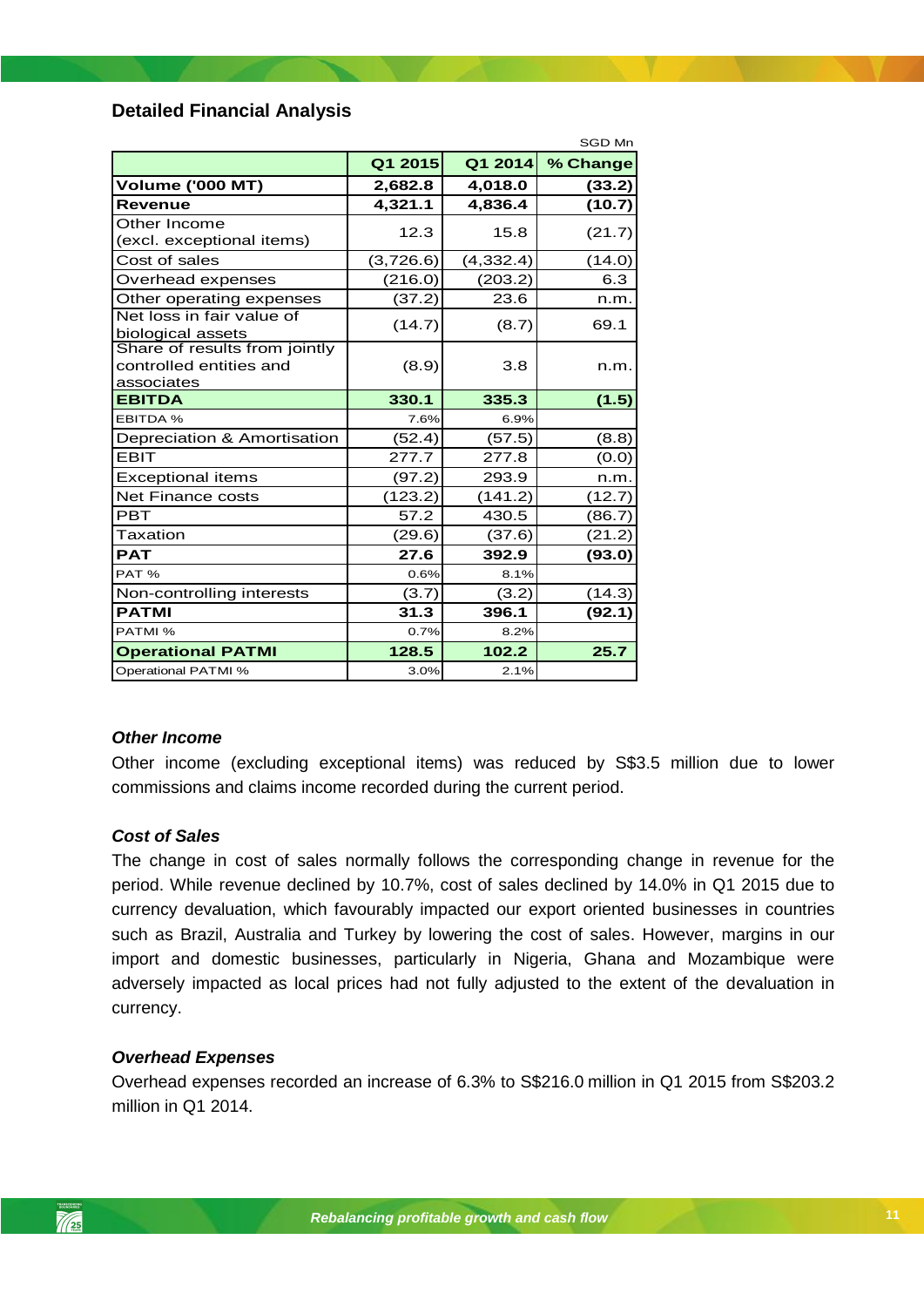### *Other Operating Expenses*

Other operating expenses increased by S\$60.8 million, primarily on account of higher unrealised foreign exchange losses during the current period. A large proportion of these losses had a corresponding favourable impact in the cost of sales for our export oriented businesses, but had an adverse impact on margins for our import and domestic businesses.

#### *Net Changes in Fair Value of Biological Assets*

There was a reduction in fair value of biological assets of S\$6.0 million from a loss of S\$8.7 million in Q1 2014 to a loss of S\$14.7 million in Q1 2015. The reduction was primarily a result of a lower net fair value of our Australian almond plantation assets as most of the estates achieved peak maturity.

### *Share of Results from Jointly Controlled Entities and Associates*

Share of results from jointly controlled entities and associates declined from a gain of S\$3.8 million in Q1 2014 to a loss of S\$8.9 million in Q1 2015, mainly due to reduced contribution from SIFCA on lower palm and rubber prices, the Acacia Palm joint venture in Mozambique which was adversely affected by the local currency devaluation and the SEZ business.

#### *Depreciation and Amortisation*

Depreciation and amortisation declined from S\$57.5 million in Q1 2014 to S\$52.4 million in Q1 2015 due to a lower fixed asset base as a result of divestments.

#### *Finance Costs*

longer tenor loans in 2014. Net finance costs declined from S\$141.2 million in Q1 2014 to S\$123.2 million in Q1 2015 due to a reduction in the overall cost of borrowing arising from the repayment of higher cost and

### *Taxation*

Tax charge on the base business was lower at S\$29.6 million in Q1 2015 compared to S\$37.6 for Q1 2014 due to a change in the geographical mix of business towards lower tax jurisdictions.

#### *Non-controlling Interest*

Non-controlling interest primarily comprised the minority share of results from Rusmolco, Olam Palm Gabon, Olam Rubber Gabon and Caraway. Q1 2015 recorded a loss of S\$3.7 million, compared to a loss of S\$3.2 million in Q1 2014 with the improved performance from Rusmolco being offset by the adverse impact of currency devaluation on the Packaged Foods business.

#### *Exceptional Items*

Q1 2015 results included a net exceptional loss of S\$97.2 million as against a gain of S\$293.9 million in Q1 2014 as shown below:

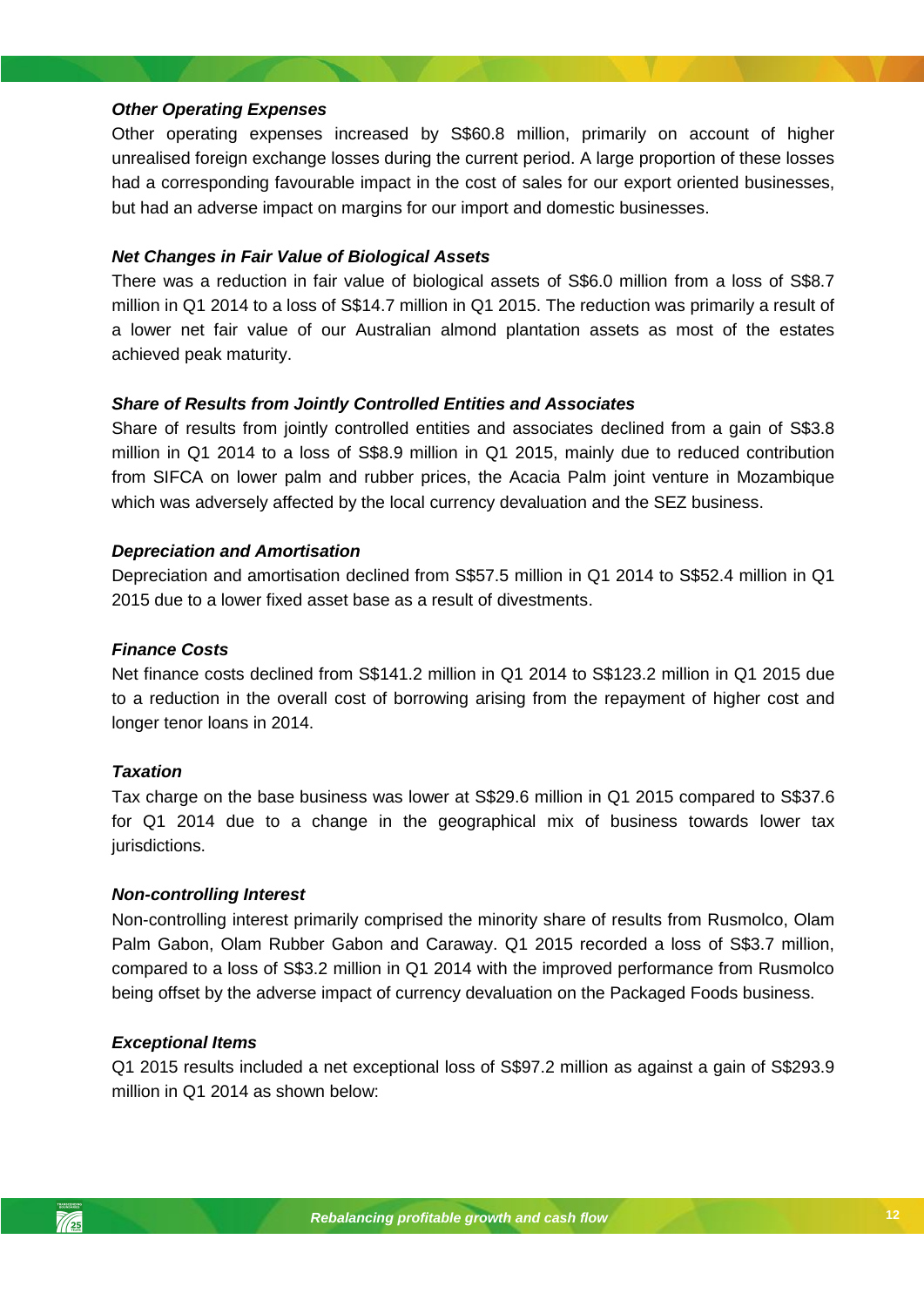|                                                           |         | SGD Mn  |
|-----------------------------------------------------------|---------|---------|
|                                                           | Q1 2015 | Q1 2014 |
| Sale of Dairy Processing Plant, Cote d'Ivoire             | 0.3     |         |
| Sale and Leaseback of Dairy Farm Land, Uruguay            | 0.4     |         |
| Sale of Australian Wool Business                          | (0.1)   |         |
| Sale and leaseback of Almond Plantation Assets, Australia |         | 63.2    |
| Sale of Timber Assets, Gabon                              |         | (14.6)  |
| Closure of SVI dehydrates facility, US                    | (0.1)   |         |
| Write-off of Laos Coffee Plantation expenses              |         | (26.7)  |
| Fair Valuation of investment in PureCircle Limited        |         | 271.0   |
| Loss on Bonds Redemption 2015 - Interest portion          | (79.7)  |         |
| Loss on Bonds Redemption 2015 - FV portion                | (18.1)  |         |
| Repurchase of bonds and perpetual securities              |         | 1.0     |
| <b>Exceptional Items</b>                                  | (97.2   | 293.9   |

### **Balance Sheet Analysis**

### *Working Capital*

|                        |              |            |                     |             | SGD Mn              |
|------------------------|--------------|------------|---------------------|-------------|---------------------|
|                        | $31$ -Mar-15 | 31-Dec-14  | Change<br>vs Dec 14 | $31-Mar-14$ | Change<br>vs Mar 14 |
| <b>Stock</b>           | 4,890.9      | 4,988.3    | (97.4)              | 4,944.4     | (53.5)              |
| Advance to suppliers   | 920.2        | 664.4      | 255.8               | 538.2       | 382.0               |
| <b>Receivables</b>     | 1.517.4      | 1,373.7    | 143.7               | 2,226.8     | (709.4)             |
| Trade creditors        | (1,282.5)    | (1, 373.2) | 90.7                | (1,490.3)   | 207.8               |
| <b>Others</b>          | 275.5        | 606.2      | (330.7)             | 663.4       | (387.9)             |
| <b>Working Capital</b> | 6,321.5      | 6,259.4    | 62.1                | 6,882.5     | (561.0)             |

*Others: Include other current assets, changes to margin accounts with brokers and other current liabilities*

The overall working capital increased by S\$62.1 million compared to end-December 2014, primarily due to higher receivables and advances to suppliers for procurement, which was offset by a reduction in the margin accounts with brokers. However, as compared to end-March 2014, there was an overall reduction of S\$561.0 million due to lower receivables and margin accounts with brokers, partly offset by higher advances to suppliers and lower trade creditors.

|                         |           |           |                     |           | # of days                  |
|-------------------------|-----------|-----------|---------------------|-----------|----------------------------|
|                         | 31-Mar-15 | 31-Dec-14 | Change<br>vs Dec 14 | 31-Mar-14 | <b>Change</b><br>vs Mar 14 |
| <b>Stock</b>            | 111       | 110       |                     | 110       |                            |
| Advance to suppliers    | 20        | 14        |                     | 12        |                            |
| Receivables             | 30        | 27        | ົ                   | 44        | (14)                       |
| Trade creditors         | (29)      | (30)      |                     | (33)      | 4                          |
| <b>Total cash cycle</b> | 132       | 121       | 11                  | 133       | (1)                        |

Our overall working capital cycle increased from 121 days as at end-December 2014 to 132 days as at end-March 2015 as we entered the peak season for procurement. When compared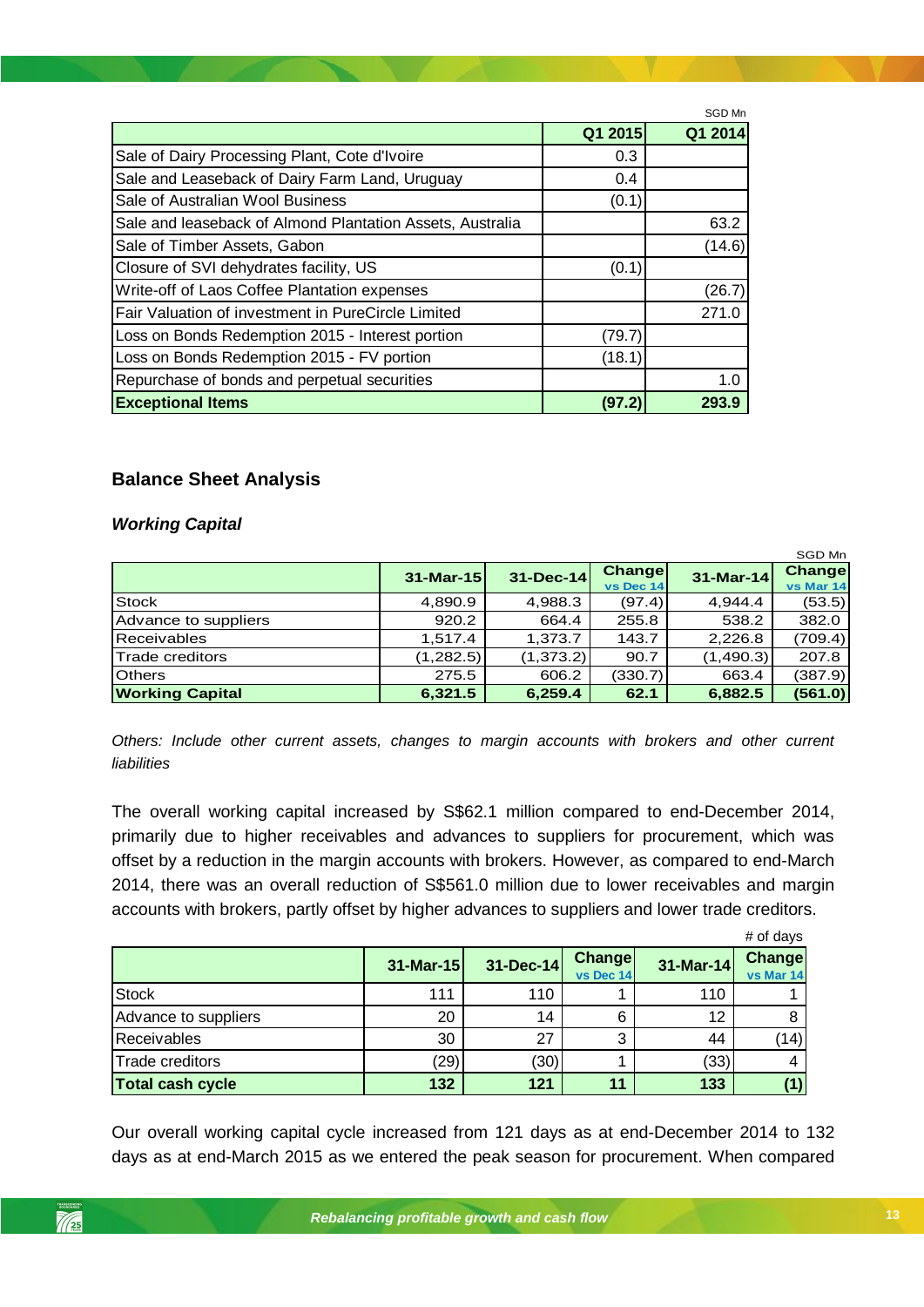to end-March 2014, there was a significant improvement in receivable days, which was offset by higher advances to suppliers and lower trade creditor days.

|                                       |           |           |                            |           | SGD Mn              |
|---------------------------------------|-----------|-----------|----------------------------|-----------|---------------------|
|                                       | 31-Mar-15 | 31-Dec-14 | <b>Change</b><br>vs Dec 14 | 31-Mar-14 | Change<br>vs Mar 14 |
| Gross debt                            | 9,277.8   | 9,840.7   | (562.9)                    | 9,506.8   | (229.0)             |
| Less: Cash                            | 1,272.6   | 1,845.8   | (573.2)                    | 1,022.6   | 250.0               |
| Net debt                              | 8,005.2   | 7,994.9   | 10.3                       | 8,484.2   | (479.0)             |
| Less: Readily marketable<br>inventory | 3,673.1   | 3,947.9   | (274.8)                    | 3,945.6   | (272.5)             |
| Less: Secured receivables             | 1,062.2   | 1,030.4   | 31.8                       | 1,712.4   | (650.2)             |
| Adjusted net debt                     | 3,269.9   | 3,016.6   | 253.3                      | 2,826.2   | 443.7               |
| Equity (before FV adj reserves)       | 4,363.4   | 4,320.1   | 43.3                       | 4,186.5   | 176.9               |
| <b>Net debt / Equity (Basic)</b>      | 1.83      | 1.85      | (0.02)                     | 2.03      | (0.19)              |
| <b>Net debt / Equity (Adjusted)</b>   | 0.75      | 0.70      | 0.05                       | 0.68      | 0.07                |

#### *Debt, Liquidity and Gearing*

Net debt increased marginally by S\$10.3 million as compared to end-December 2014. Net gearing of 1.83 times as at March 31, 2015 was marginally lower than the 1.85 times as at December 31, 2014 and in line with our 2016 objective of operating at or below 2.0 times. When compared to the gearing of 2.03 times as at March 31, 2014, there was a reduction in gearing resulting from a combination of lower net debt and higher equity.

*Rebalancing profitable growth and cash flow* approximately 70.0% were secured. Typically, at any given point, about 80-90% of inventory is Of the S\$4.9 billion inventory position, approximately 75.1% or S\$3.7 billion were readily marketable inventories (RMI) that were liquid, hedged and/or sold forward, operating as nearcash assets on our balance sheet. In addition, of the S\$1.5 billion in trade receivables, hedged and/or sold forward and 60-70% of receivables are supported by letters of credit or documents through banks. Adjusting for RMI and secured receivables, our net gearing would be 0.75 times, reflecting the true indebtedness of our Company.

We maintained sufficient liquidity to meet our working capital and capital expenditure requirements, with a total of S\$13.2 billion in available liquidity as at March 31, 2015, including unutilised bank lines of S\$7.1 billion.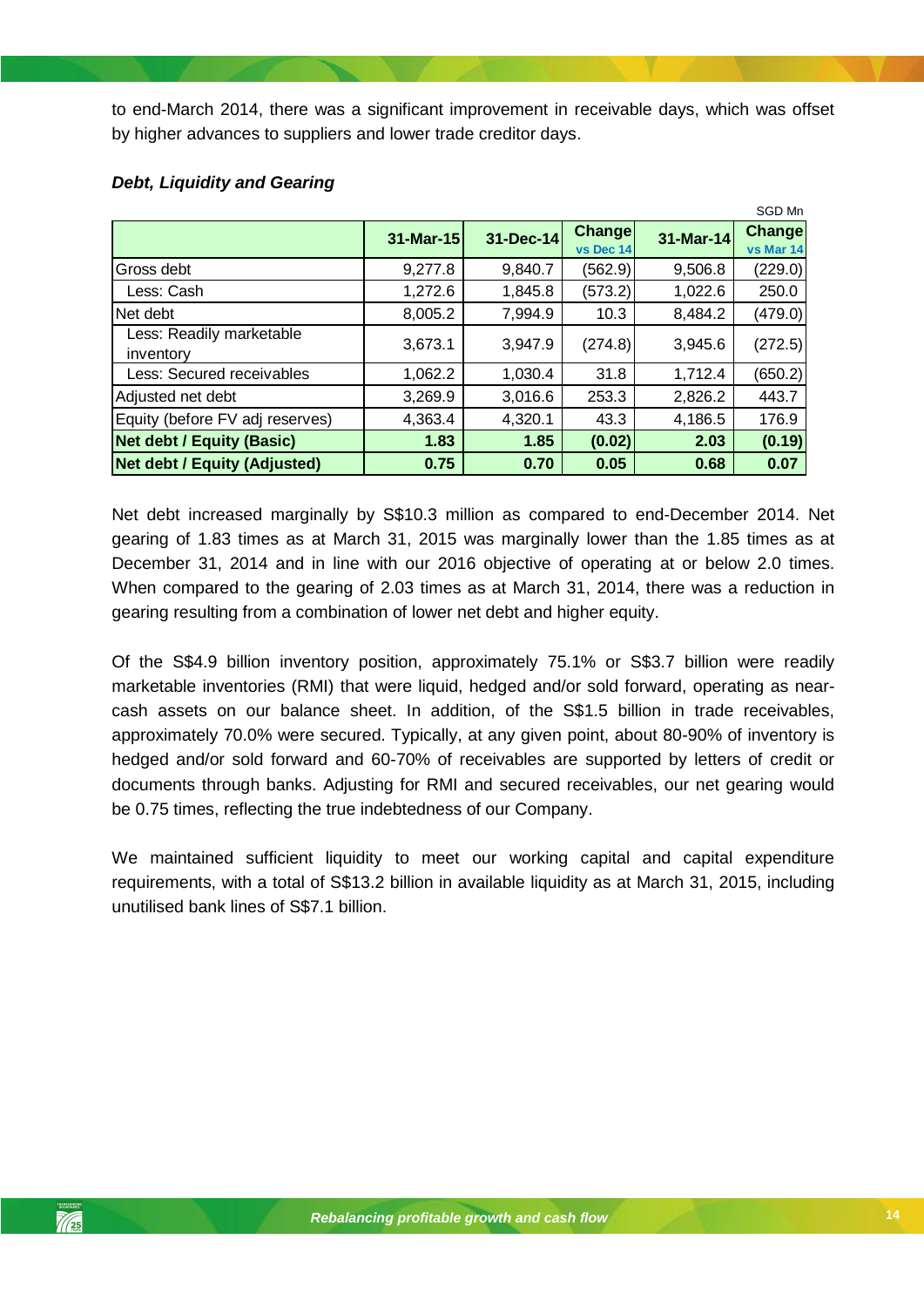# **Segmental Review and Analysis**

#### For the Quarter

|                                                  |                        |                |         |               |         |         |                              |           | SGD Mn    |
|--------------------------------------------------|------------------------|----------------|---------|---------------|---------|---------|------------------------------|-----------|-----------|
|                                                  | Sales Volume ('000 MT) | <b>Revenue</b> |         | <b>EBITDA</b> |         |         | <b>Invested Capital (IC)</b> |           |           |
| <b>Segment</b>                                   | Q1 2015                | Q1 2014        | Q1 2015 | Q1 2014       | Q1 2015 | Q1 2014 | 31-Mar-15                    | 31-Dec-14 | 31-Mar-14 |
| Edible Nuts, Spices and<br>Vegetable Ingredients | 234.7                  | 283.6          | 875.7   | 773.4         | 97.1    | 84.7    | 3,423.8                      | 3,356.6   | 3,651.9   |
| Confectionery and<br>Beverage Ingredients        | 479.6                  | 464.6          | 1,710.7 | 1,526.1       | 83.4    | 77.2    | 3,223.2                      | 3,249.6   | 2,811.8   |
| <b>Food Staples and Packaged</b><br>Foods        | 1,657.8                | 2,860.9        | 1,139.0 | 1,828.1       | 80.0    | 122.0   | 3,136.8                      | 3,075.4   | 3,531.6   |
| <b>Food Category</b>                             | 2,372.1                | 3,609.1        | 3,725.4 | 4,127.6       | 260.5   | 283.9   | 9,783.8                      | 9,681.6   | 9,995.3   |
| Industrial Raw Materials<br>(IRM)                | 310.6                  | 408.9          | 595.7   | 708.5         | 58.5    | 55.7    | 1,998.7                      | 1,872.0   | 2,029.0   |
| Commodity Financial<br>Services (CFS)            | N.A.                   | N.A.           | 0.0     | 0.3           | 11.0    | (4.3)   | 17.5                         | 3.2       | 13.8      |
| <b>Non-Food Category</b>                         | 310.6                  | 408.9          | 595.7   | 708.8         | 69.5    | 51.4    | 2,016.2                      | 1,875.2   | 2,042.8   |
| Total                                            | 2,682.8                | 4,018.0        | 4,321.1 | 4,836.4       | 330.1   | 335.3   | 11,800.0                     | 11,556.8  | 12,038.1  |

<span id="page-14-0"></span>Note: IC excludes:

(a) Gabon Fertiliser Project (31-Mar-15: S\$173.7 million, 31-Dec-14: S\$182.4 million, 31-Mar-14: S\$177.0 million), and

(b) Long Term Investment (31-Mar-15: S\$333.9 million, 31-Dec-14: S\$334.4 million, 31-Mar-14: S\$392.2 million)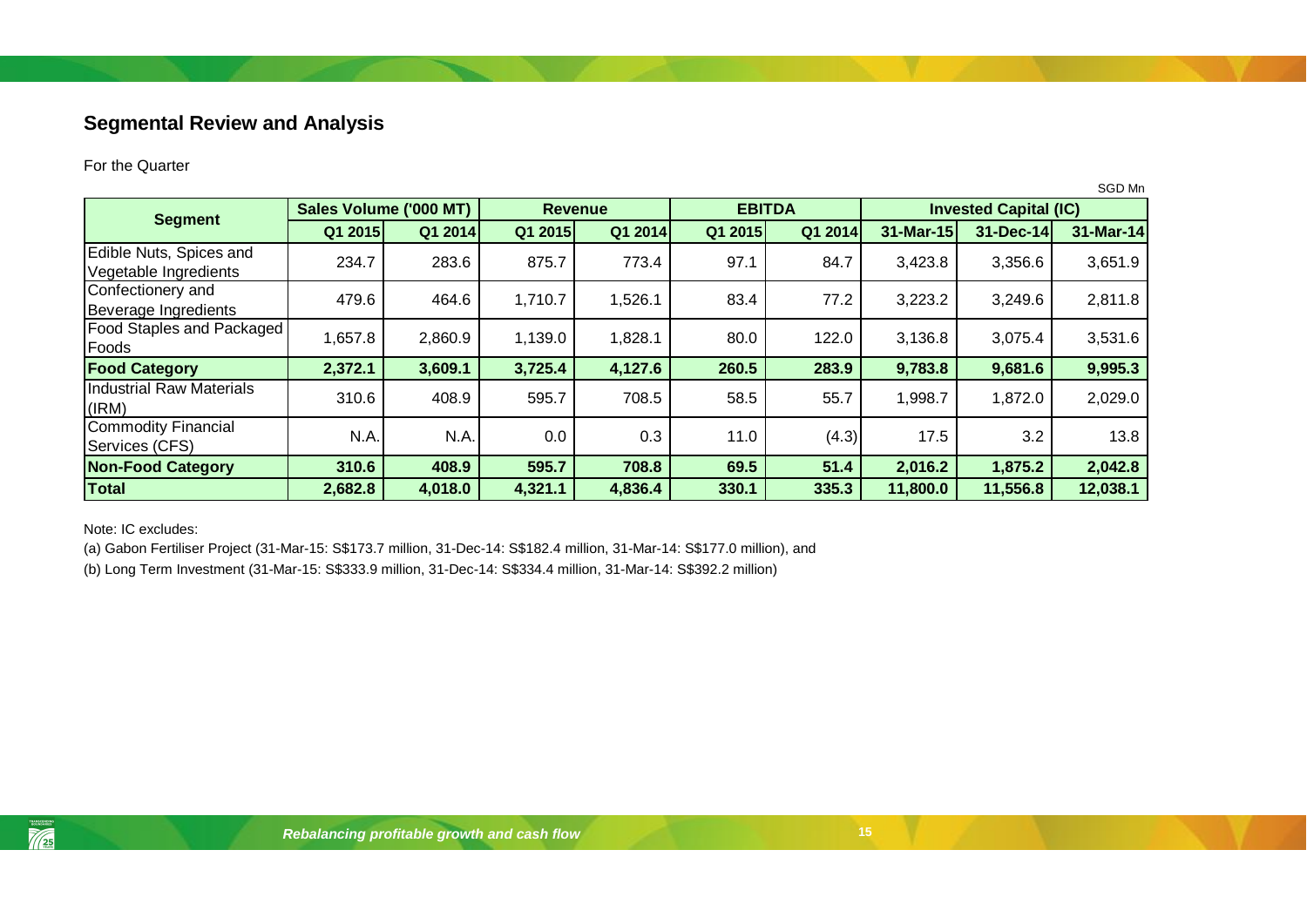#### *Edible Nuts, Spices & Vegetable Ingredients*

The Edible Nuts, Spices & Vegetable Ingredients segment registered a year-on-year volume decline of 17.2%, revenue growth of 13.2% and EBITDA growth of 14.6% in Q1 2015.



The decline in volume was primarily on account of lower cashew volumes from the partial discontinuation of operations at our mechanical cashew processing facility in Nigeria, as well as lower tomato paste volumes as compared to the prior corresponding period during which slowmoving inventories were liquidated. Segment revenues were higher due to elevated prices across almonds, hazelnuts and pepper.

The almonds business continued its strong performance, aided by higher prices. The US spices and vegetables business also performed well. Our peanuts business in Argentina was impacted adversely by lower prices and by the improved competitiveness of the US peanut industry in the export markets.

Invested capital in the segment decreased by S\$228.1 million as compared to end-March 2014 primarily due to the sale and leaseback of upstream almond assets and a reduction in tomato paste and cashew inventories leading to lower deployment of working capital as compared to the prior period.



### *Rebalancing profitable growth and cash flow Confectionery & Beverage Ingredients*

The Confectionery & Beverage Ingredients segment recorded a volume increase of 3.2%, while revenues increased by 12.1% due to higher Cocoa prices compared to the prior corresponding period. The fall in coffee prices during Q1 2015 had resulted in market illiquidity in the short term and market conditions are expected to normalise over the next few quarters. Segment EBITDA grew by 8.0% with contributions from both the Coffee and Cocoa divisions.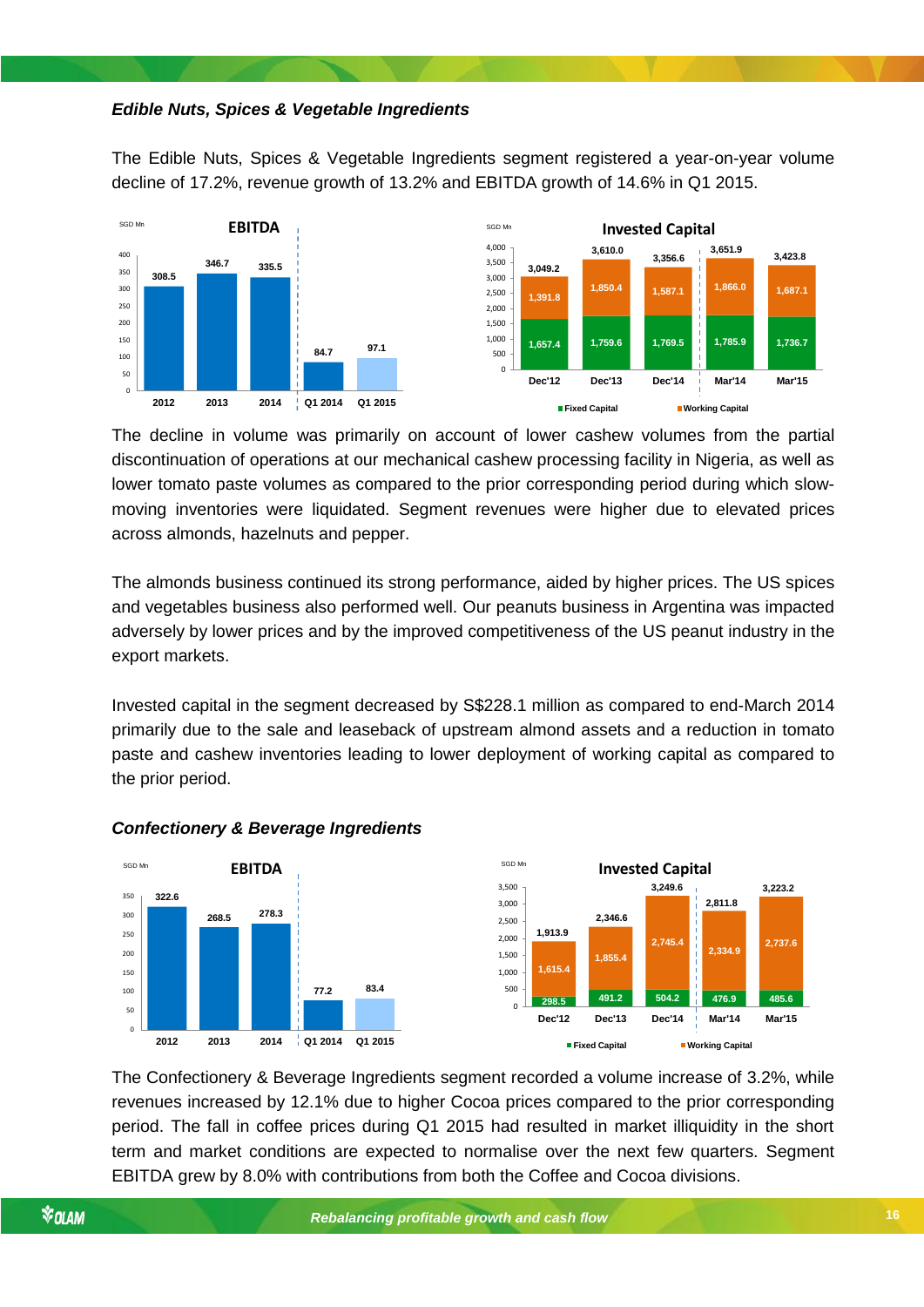Invested capital in the segment increased by S\$411.4 million as compared to end-March 2014 mainly due to an increase in inventory levels carried at higher average prices as compared to the prior corresponding period.



### *Food Staples & Packaged Foods*

Food Staples & Packaged Foods segment volumes declined by 42.1% while revenues decreased by 37.7% primarily due to the deconsolidation of the Grains business in Australia and the discontinued operation in South Africa.

The Grains and Rice distribution businesses as well as the Sugar and Dairy supply chain businesses performed well during this period. However, overall segment EBITDA declined by 34.4% due to reduced volumes from discontinued operations, continued underperformance of Dairy farming operations in Uruguay and the impact of currency devaluation on our Packaged Foods and Palm refining and distribution businesses in Nigeria, Ghana and Mozambique. We expect this adverse margin impact of currency devaluation to continue in the near term.

*Rebalancing profitable growth and cash flow* capital in the Grains and Dairy supply chain businesses. Overall invested capital decreased by S\$394.8 million vis-à-vis end-March 2014, which was due to a reduction in fixed assets from the sale of the Dairy processing plant in Cote d'Ivoire and the sale-and-leaseback of Dairy farm land in Uruguay and from a reduction in working



#### *Industrial Raw Materials*

The Industrial Raw Materials volumes declined by 24.0% due to reduced Fertiliser trading and Wood Products volumes during the current period. Segment revenue declined by 15.9% due to lower volumes and lower Cotton prices as compared to the prior period.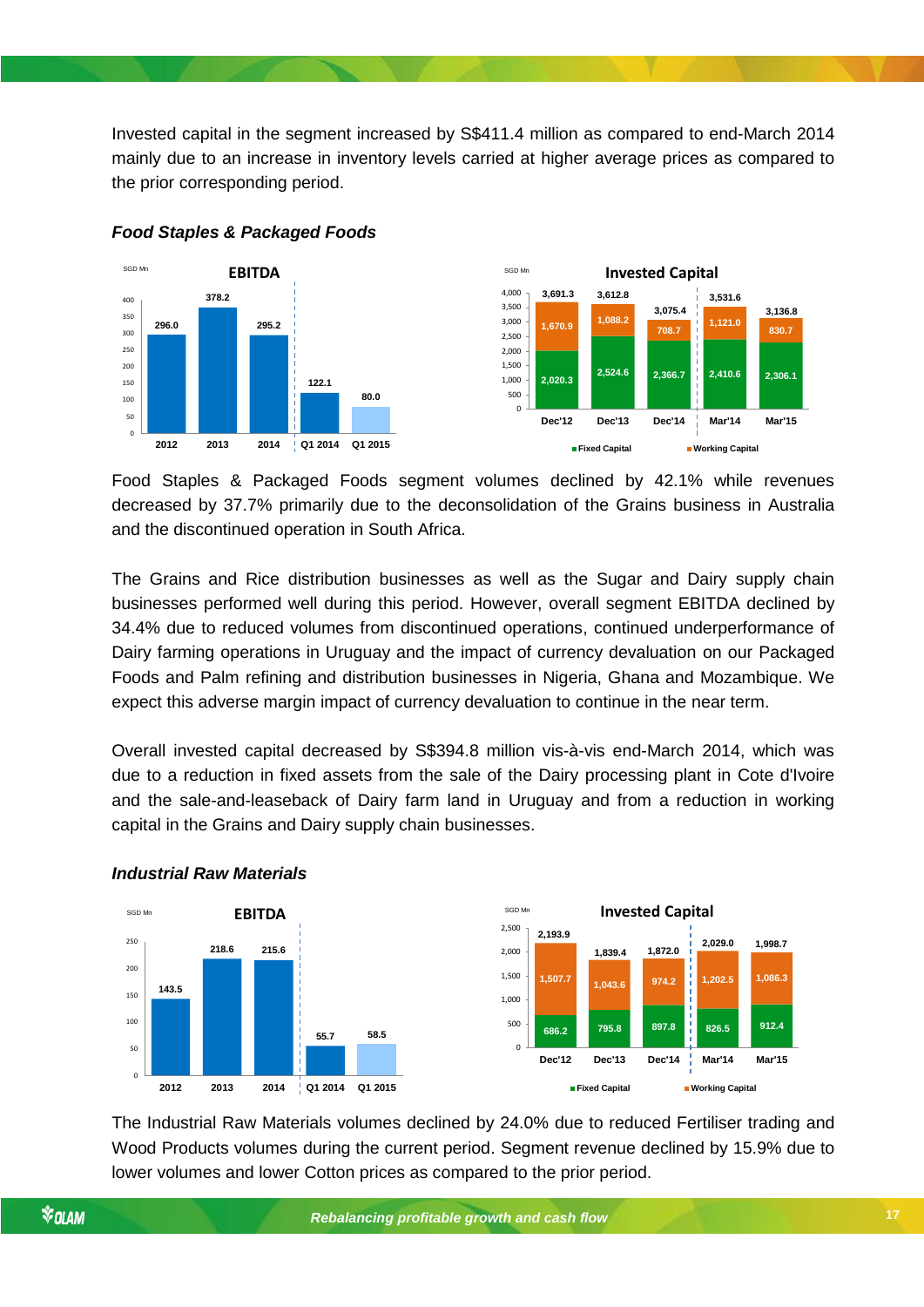Segment EBITDA increased by 5.0% due to higher contribution from the Cotton business and the Wood Products business, partly offset by lower contribution from Rubber, Fertiliser trading and the SEZ business.

Overall invested capital declined marginally by S\$30.3 million compared to end-March 2014 with investments in upstream Rubber plantations partly offset by reduction in segment working capital.

### *Commodity Financial Services*

The CFS business registered an improved EBITDA of S\$11.0 million in Q1 2015 versus a loss of S\$4.3 million in Q1 2014.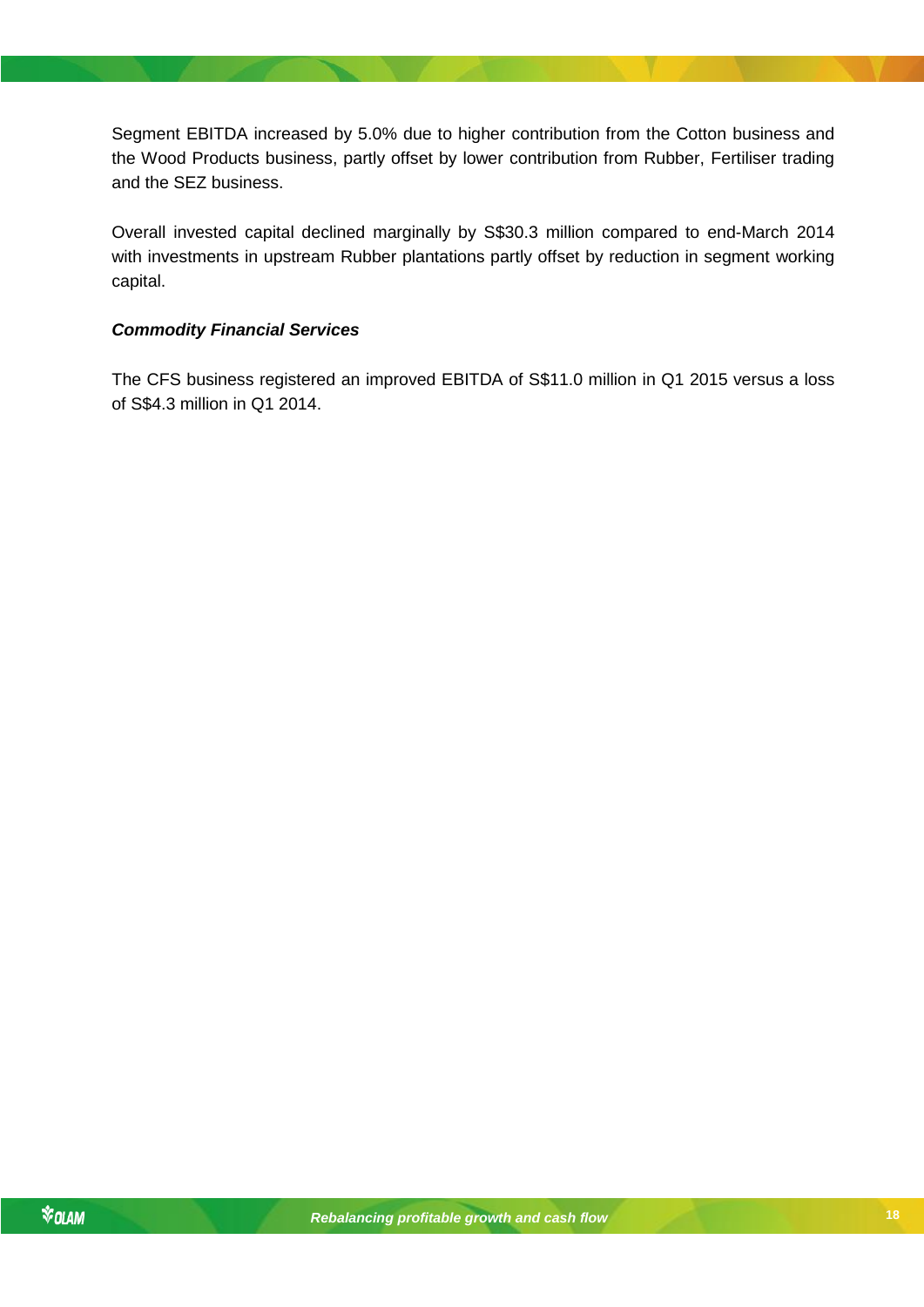# <span id="page-18-0"></span>**Cumulative Financials (Jul 2014 to Mar 2015)**

|                          |                |                | SGD Mn   |
|--------------------------|----------------|----------------|----------|
|                          | <b>9M FY15</b> | <b>9M FY14</b> | % Change |
| Volume ('000 MT)         | 9,188.4        | 11,379.1       | (19.3)   |
| Revenue                  | 13,499.1       | 13,664.1       | (1.2)    |
| <b>EBITDA</b>            | 832.7          | 900.1          | (7.5)    |
| <b>PAT</b>               | 190.1          | 566.4          | (66.4)   |
| <b>PATMI</b>             | 194.3          | 576.7          | (66.3)   |
| <b>Operational PATMI</b> | 265.8          | 276.9          | (4.0)    |

### <span id="page-18-1"></span>**Profit and Loss Statement**

Volume for 9M FY2015 declined by 19.3% over 9M FY2014 primarily on account of reduced volume from lower margin or discontinued businesses (such as Wood Products, Grains trading and cashew processing). Overall revenue declined marginally by 1.2% due to lower volumes, which was partly offset by higher prices of some commodities, such as almonds, cocoa, coffee, pepper and hazelnuts as compared to the prior corresponding period.

EBITDA for 9M FY2015 declined by 7.5% to S\$832.7 million as growth across most segments was offset by underperformance in upstream Dairy in Uruguay and from the net adverse impact of currency devaluation, particularly across our import and domestic distribution businesses in Nigeria, Ghana, Russia and Mozambique. The estimated net adverse impact on the EBITDA for 9M FY2015 was approximately S\$42.0 million.

These results also included a net loss of S\$42.5 million on the fair valuation of biological assets compared to a net loss of S\$20.7 million in 9M FY2014.

impact of lower finance costs, tax and depreciation and amortisation expenses offsetting the Reported PATMI for 9M FY2015 declined by 66.3% while Operational PATMI (excluding exceptional items) declined by 4.0% over the prior corresponding period with the positive lower EBITDA for the period.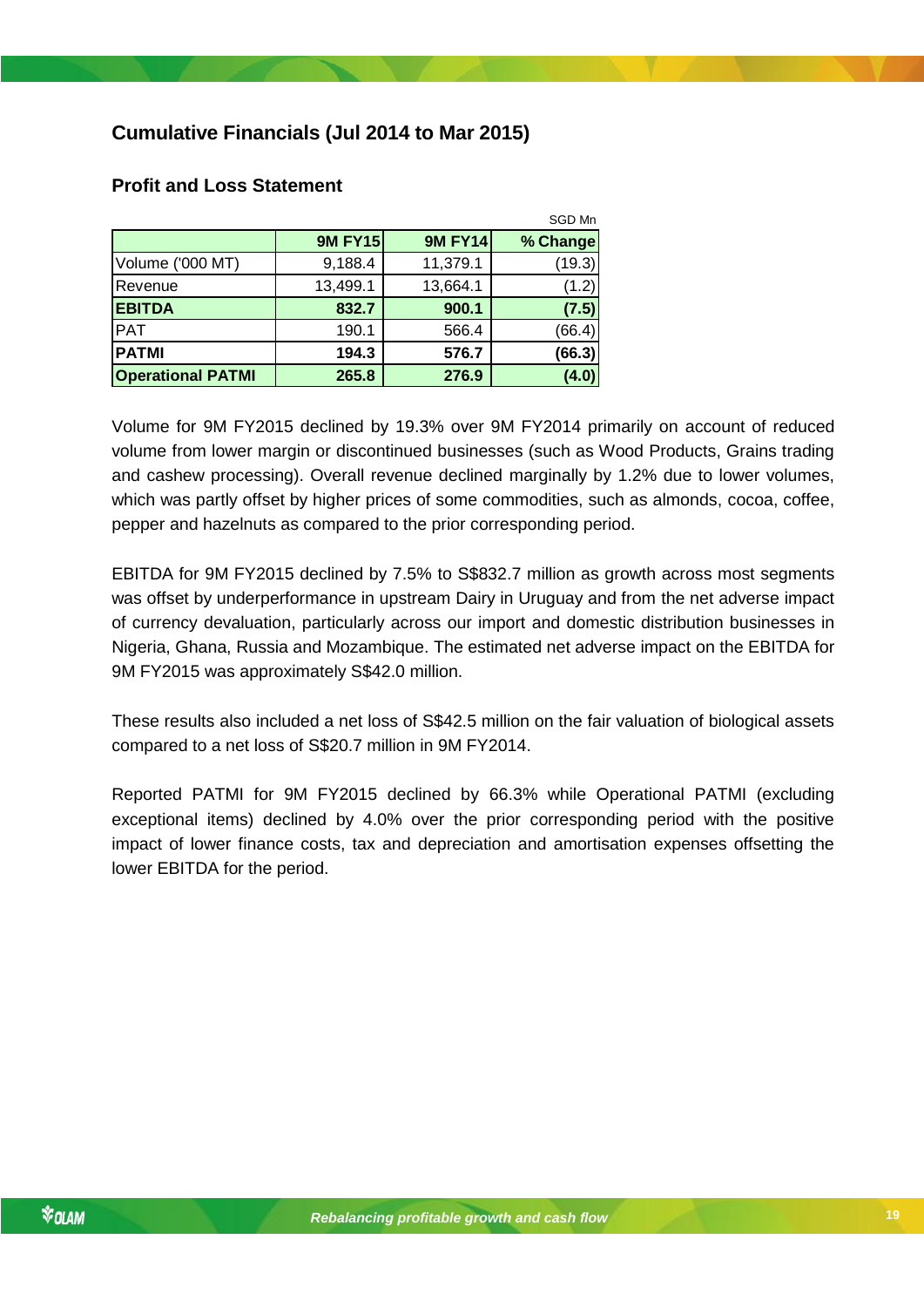### <span id="page-19-0"></span>**Balance Sheet Analysis**

|                           |           |           | SGD Mn              |
|---------------------------|-----------|-----------|---------------------|
|                           | 31-Mar-15 | 30-Jun-14 | Change<br>vs Jun 14 |
| <b>Uses of Capital</b>    |           |           |                     |
| <b>Fixed Capital</b>      | 5,811.1   | 6,143.9   | (332.8)             |
| <b>Working Capital</b>    | 6,321.5   | 5,956.0   | 365.5               |
| Cash                      | 1,272.6   | 1,590.1   | (317.5)             |
| <b>Others</b>             | 258.8     | (127.7)   | 386.5               |
| Total                     | 13,664.0  | 13,562.3  | 101.7               |
| <b>Sources of Capital</b> |           |           |                     |
| Equity & Reserves         | 4,363.4   | 4,260.4   | 103.0               |
| Non-controlling interests | 232.6     | 22.1      | 210.5               |
| Short term debt           | 2,725.0   | 4,503.8   | (1,778.8)           |
| Long term debt            | 6,552.8   | 4,836.2   | 1,716.6             |
| Fair value reserve        | (209.8)   | (60.2)    | (149.6)             |
| <b>Total</b>              | 13,664.0  | 13,562.3  | 101.7               |

Our total assets of S\$13.7 billion comprised S\$1.3 billion of cash, S\$6.3 billion of working capital and S\$5.8 billion of long term fixed assets. These were funded by S\$4.4 billion of equity, S\$2.7 billion of short term debt and S\$6.6 billion of long term debt.

### <span id="page-19-1"></span>**Cash Flow Analysis**

|                                             |                |                | SGD Mn      |
|---------------------------------------------|----------------|----------------|-------------|
| <b>Cash Flow Summary</b>                    | <b>9M FY15</b> | <b>9M FY14</b> | $Y$ -o- $Y$ |
| Operating Cash flow (before Interest & Tax) | 927.2          | 875.5          | 51.7        |
| <b>Changes in Working Capital</b>           | (559.3)        | (1,376.5)      | 817.2       |
| <b>Net Operating Cash Flow</b>              | 367.9          | (501.0)        | 868.9       |
| Tax paid                                    | (49.3)         | (38.1)         | (11.2)      |
| Capex/ Investments                          | (122.8)        | (168.0)        | 45.2        |
| Free cash flow to firm (FCFF)               | 195.8          | (707.1)        | 902.9       |
| Net interest paid                           | (364.5)        | (403.1)        | 38.6        |
| Free cash flow to equity (FCFE)             | (168.7)        | (1, 110.2)     | 941.5       |

We generated positive free cash flow to firm of S\$195.8 million during 9M FY2015 as against negative S\$707.1 million during 9M FY2014 from higher operating cash flow, lower working capital requirements, reduced pace of new investments and release of cash from our strategic plan initiatives as compared to the prior corresponding period.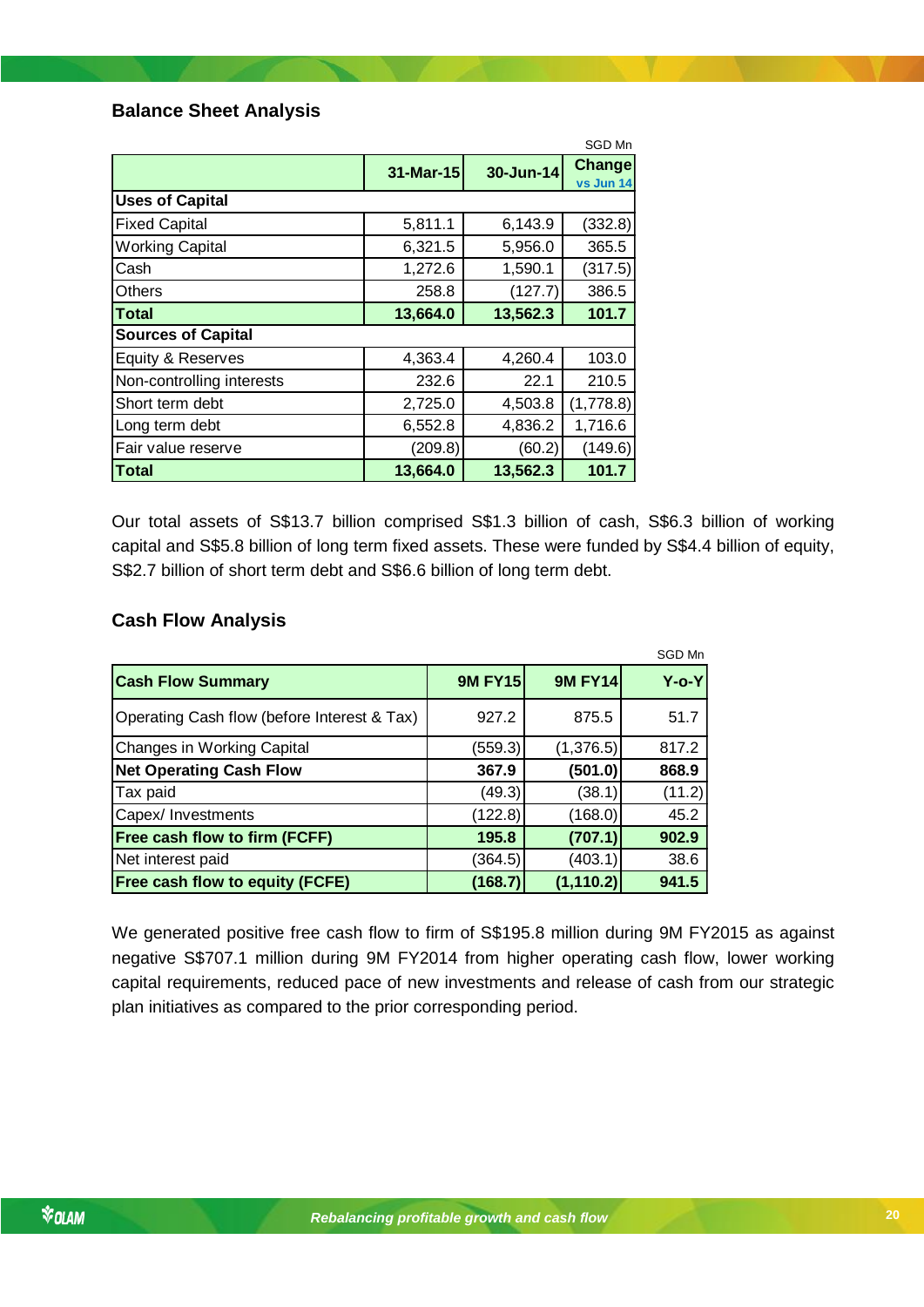### <span id="page-20-0"></span>**Detailed Financial Analysis**

| <b>9M FY15</b><br>9,188.4<br>13,499.1 | <b>9M FY14</b><br>11,379.1 | % Change<br>(19.3)  |
|---------------------------------------|----------------------------|---------------------|
|                                       |                            |                     |
|                                       |                            |                     |
|                                       | 13,664.1                   | (1.2)               |
|                                       |                            | 6.5                 |
|                                       |                            |                     |
|                                       |                            | (3.6)               |
| (629.9)                               | (562.1)                    | 12.1                |
| (236.1)                               | 3.9                        | n.m.                |
| (42.5)                                | (20.7)                     | 105.4               |
| (11.8)                                | 8.9                        | n.m.                |
| 832.7                                 | 900.1                      | (7.5)               |
| 6.2%                                  | 6.6%                       |                     |
| (157.3)                               | (168.1)                    | (6.4)               |
| 675.4                                 | 732.0                      | (7.7)               |
| (71.5)                                | 299.8                      | n.m.                |
| (352.1)                               | (400.4)                    | (12.1)              |
| 251.8                                 | 631.4                      | (60.1)              |
| (61.7)                                | (65.0)                     | (5.1)               |
| 190.1                                 | 566.4                      | (66.4)              |
| 1.4%                                  | 4.1%                       |                     |
| (4.2)                                 | (10.2)                     | 58.9                |
| 194.3                                 | 576.7                      | (66.3)              |
| 1.4%                                  | 4.2%                       |                     |
| 265.8                                 | 276.9                      | (4.0)               |
| 2.0%                                  | 2.0%                       |                     |
|                                       | 32.8<br>(11, 778.9)        | 30.8<br>(12, 225.0) |

#### *Other Income*

Other income (excluding exceptional items) was largely flat as compared to the prior corresponding period.

### *Cost of Sales*

The change in cost of sales normally follows the corresponding change in revenue for the period. While revenue declined by 1.2%, cost of sales declined by 3.6% over 9M FY2014 due to currency devaluation, which favourably impacted our export oriented businesses in countries such as Brazil, Australia, Indonesia and Turkey by lowering the cost of sales. However, our import and domestic businesses, particularly in Nigeria, Russia, Ghana and Mozambique were adversely impacted as local prices had not fully adjusted to the extent of the devaluation in currency.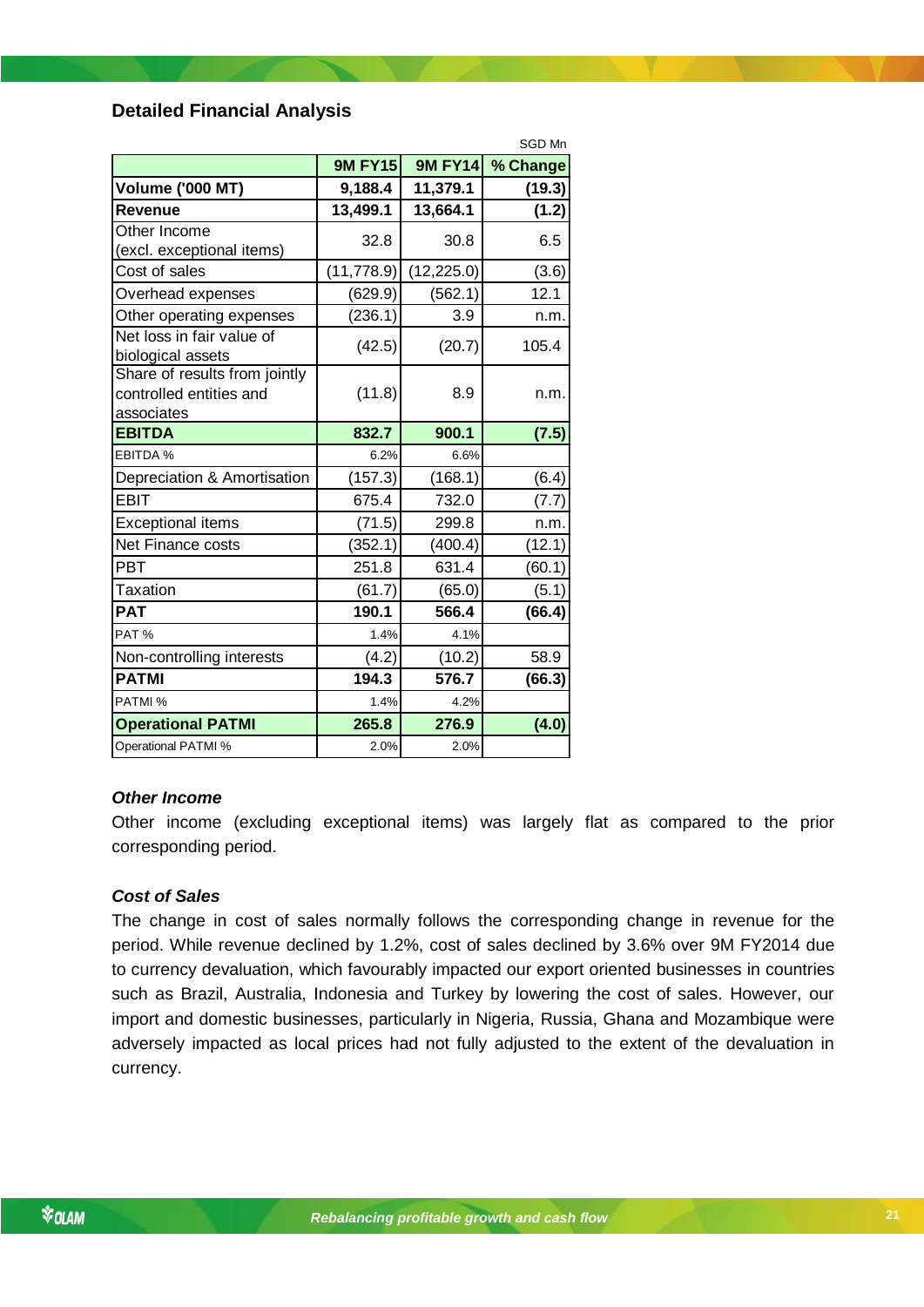### *Overhead Expenses*

Overhead expenses grew by 12.1% to S\$629.9 million in 9M FY2015 from S\$562.1 million in 9M FY2014 due to higher lease rentals from the sale and leaseback of upstream assets as well as higher employee expenses.

### *Other Operating Expenses*

Other operating expenses increased by S\$240.0 million, primarily on account of higher unrealised foreign exchange losses during the current period. A large proportion of these losses had a corresponding favourable impact in the cost of sales for our export oriented businesses, but had an adverse impact on margins for our import and domestic businesses.

### *Net Changes in Fair Value of Biological Assets*

There was a reduction in fair value of biological assets of S\$21.8 million from a loss of S\$20.7 million in 9M FY2014 to a loss of S\$42.5 million in 9M FY2015. The reduction was primarily a result of a lower net fair value of our Australian almond plantation assets as most of the estates achieved peak maturity.

### *Share of Results from Jointly Controlled Entities and Associates*

Share of results from jointly controlled entities and associates declined from a gain of S\$8.9 million in 9M FY2014 to a loss of S\$11.8 million in 9M FY2015, mainly due to reduced contribution from SIFCA on lower palm and rubber prices, the Acacia Palm joint venture in Mozambique due to currency devaluation which was partly offset by a higher contribution from OCDL and the SEZ business.

#### *Depreciation and Amortisation*

Depreciation and amortisation declined from S\$168.1 million in 9M FY2014 to S\$157.3 million in 9M FY2015 due to a lower fixed asset base as a result of divestments.

#### *Finance Costs*

*Rebalancing profitable growth and cash flow* due to a reduction in the overall cost of borrowing arising from the repayment of higher cost and Net finance costs declined from S\$400.4 million in 9M FY2014 to S\$352.1 million in 9M FY2015 longer tenor loans in 2014.

#### *Taxation*

Tax charge on the base business was largely flat as compared to the prior corresponding period.

#### *Non-controlling Interest*

Non-controlling interest primarily comprised the minority share of results from Rusmolco, Olam Palm Gabon, Olam Rubber Gabon, Invenio Holdings (Commodity Financial Services), the Sanyo Foods (noodles) joint venture and Caraway. 9M FY2015 recorded a loss of S\$4.2 million, compared to a loss of S\$10.2 million in 9M FY2014 due to better performance in Rusmolco as compared to the prior period.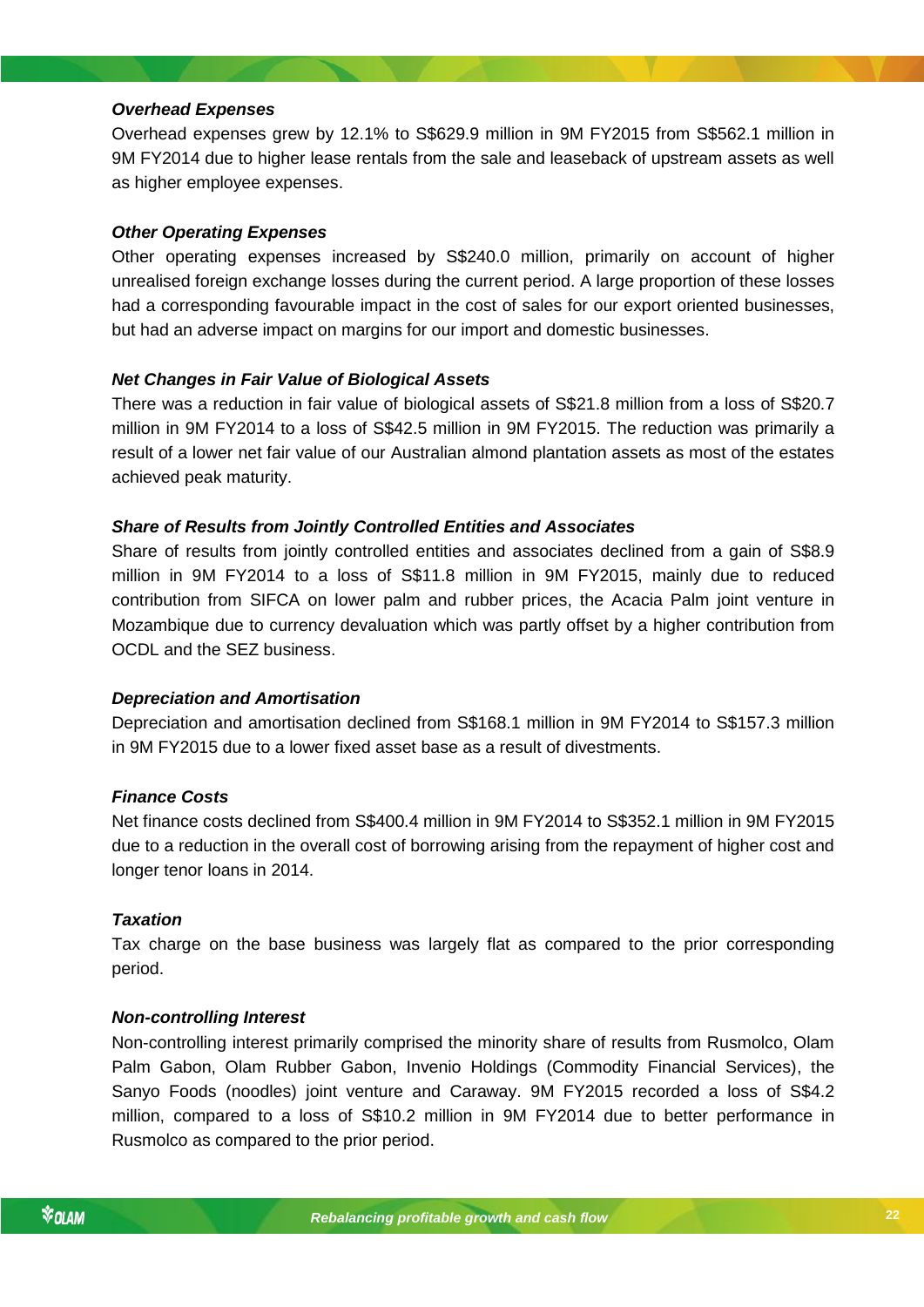### *Exceptional Items*

9M FY2015 results included a net exceptional loss of S\$71.5 million as against a gain of S\$299.8 million in 9M FY2014 as shown below:

|                                                           |                | SGD Mn         |
|-----------------------------------------------------------|----------------|----------------|
|                                                           | <b>9M FY15</b> | <b>9M FY14</b> |
| Sale of Dairy Processing Plant, Cote d'Ivoire             | 13.2           |                |
| Sale and Leaseback of Dairy Farm Land, Uruguay            | 20.4           |                |
| Sale of Australian Wool Business                          | (2.7)          |                |
| Sale of Dirranbandi Cotton Gin, Australia                 |                | 5.9            |
| Sale and leaseback of Almond Plantation Assets, Australia |                | 63.2           |
| Sale of Timber Assets, Gabon                              |                | (14.6)         |
| Closure of SVI dehydrates facility, US                    | (4.7)          |                |
| Write-off of Laos Coffee Plantation expenses              |                | (26.7)         |
| Fair Valuation of investment in PureCircle Limited        |                | 271.0          |
| Loss on Bonds Redemption 2015 - Interest portion          | (79.7)         |                |
| Loss on Bonds Redemption 2015 - FV portion                | (18.1)         |                |
| Repurchase of bonds and perpetual securities              |                | 1.0            |
| <b>Exceptional Items</b>                                  | (71.5)         | 299.8          |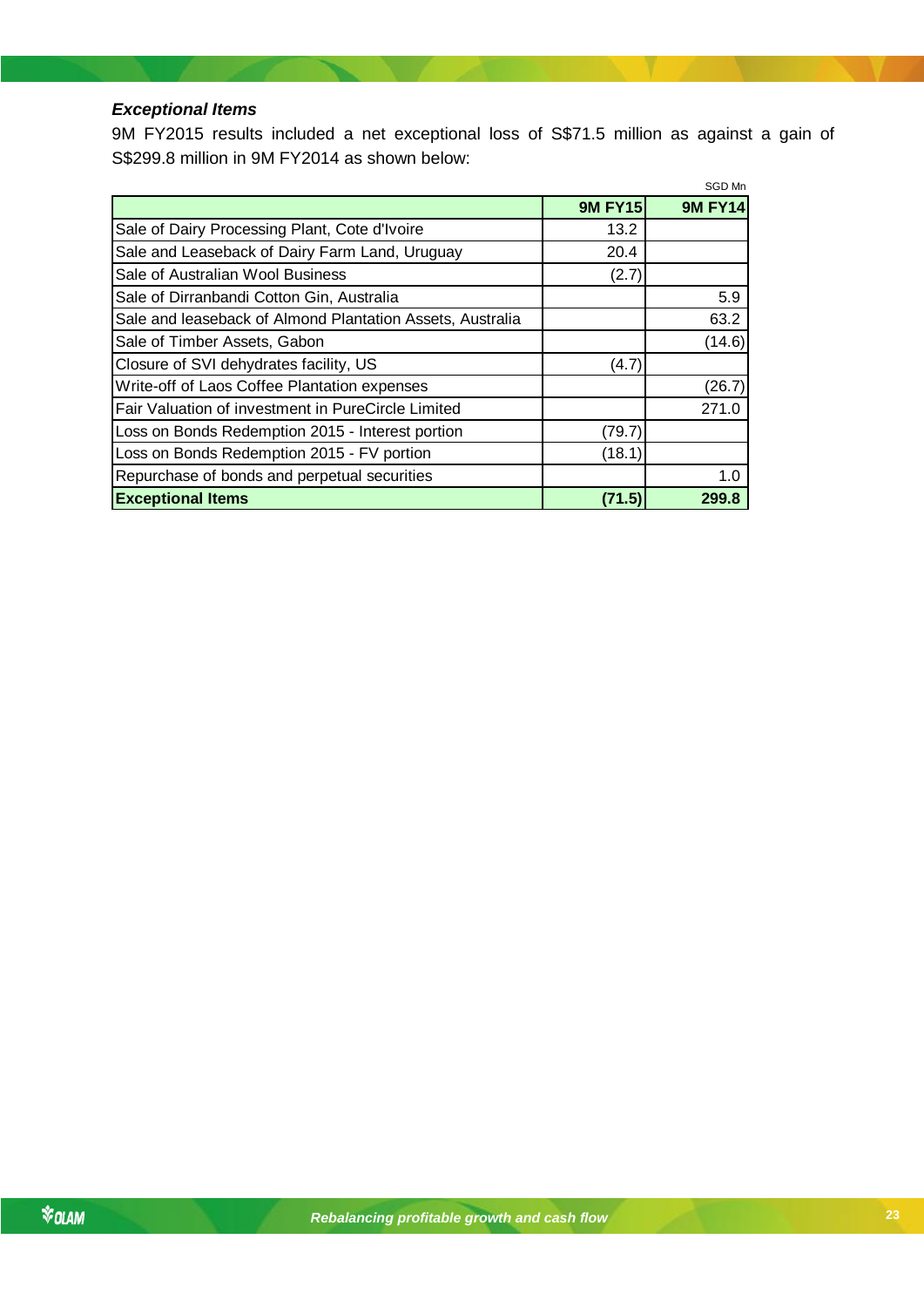# **Segmental Analysis**

|                                                  |                        |                |                |                |                |                |           |                              | SGD Mn    |  |
|--------------------------------------------------|------------------------|----------------|----------------|----------------|----------------|----------------|-----------|------------------------------|-----------|--|
|                                                  | Sales Volume ('000 MT) |                | <b>Revenue</b> |                |                | <b>EBITDA</b>  |           | <b>Invested Capital (IC)</b> |           |  |
|                                                  | <b>9M FY15</b>         | <b>9M FY14</b> | <b>9M FY15</b> | <b>9M FY14</b> | <b>9M FY15</b> | <b>9M FY14</b> | 31-Mar-15 | 31-Dec-14                    | 31-Mar-14 |  |
| Edible Nuts, Spices and<br>Vegetable Ingredients | 929.0                  | 1,021.0        | 2,721.6        | 2,378.9        | 245.5          | 260.2          | 3,423.8   | 3,356.6                      | 3,651.9   |  |
| Confectionery and<br>Beverage Ingredients        | 1,156.6                | 1,146.2        | 4,420.3        | 3,562.6        | 230.5          | 221.3          | 3,223.2   | 3,249.6                      | 2,811.8   |  |
| <b>Food Staples and Packaged</b><br>Foods        | 5,990.8                | 8,024.0        | 4,433.8        | 5,201.0        | 219.1          | 305.7          | 3,136.8   | 3,075.4                      | 3,531.6   |  |
| <b>Food Category</b>                             | 8,076.4                | 10,191.2       | 11,575.7       | 11,142.5       | 695.1          | 787.2          | 9,783.8   | 9,681.6                      | 9,995.3   |  |
| Industrial Raw Materials<br>(IRM)                | 1,111.9                | 1,187.9        | 1,923.4        | 2,520.5        | 128.8          | 125.9          | 1,998.7   | 1,872.0                      | 2,029.0   |  |
| Commodity Financial<br>Services (CFS)            | N.A.                   | N.A.           | 0.0            | 1.1            | 8.8            | (13.0)         | 17.5      | 3.2                          | 13.8      |  |
| <b>Non-Food Category</b>                         | 1,111.9                | 1,187.9        | 1,923.4        | 2,521.6        | 137.6          | 112.9          | 2,016.2   | 1,875.2                      | 2,042.8   |  |
| <b>Total</b>                                     | 9,188.4                | 11,379.1       | 13,499.1       | 13,664.1       | 832.7          | 900.1          | 11,800.0  | 11,556.8                     | 12,038.1  |  |

. . . .

<span id="page-23-0"></span>Note: IC excludes:

(a) Gabon Fertiliser Project (31-Mar-15: S\$173.7 million, 31-Dec-14: S\$182.4 million, 31-Mar-14: S\$177.0 million), and

(b) Long Term Investment (31-Mar-15: S\$333.9 million, 31-Dec-14: S\$334.4 million, 31-Mar-14: S\$392.2 million)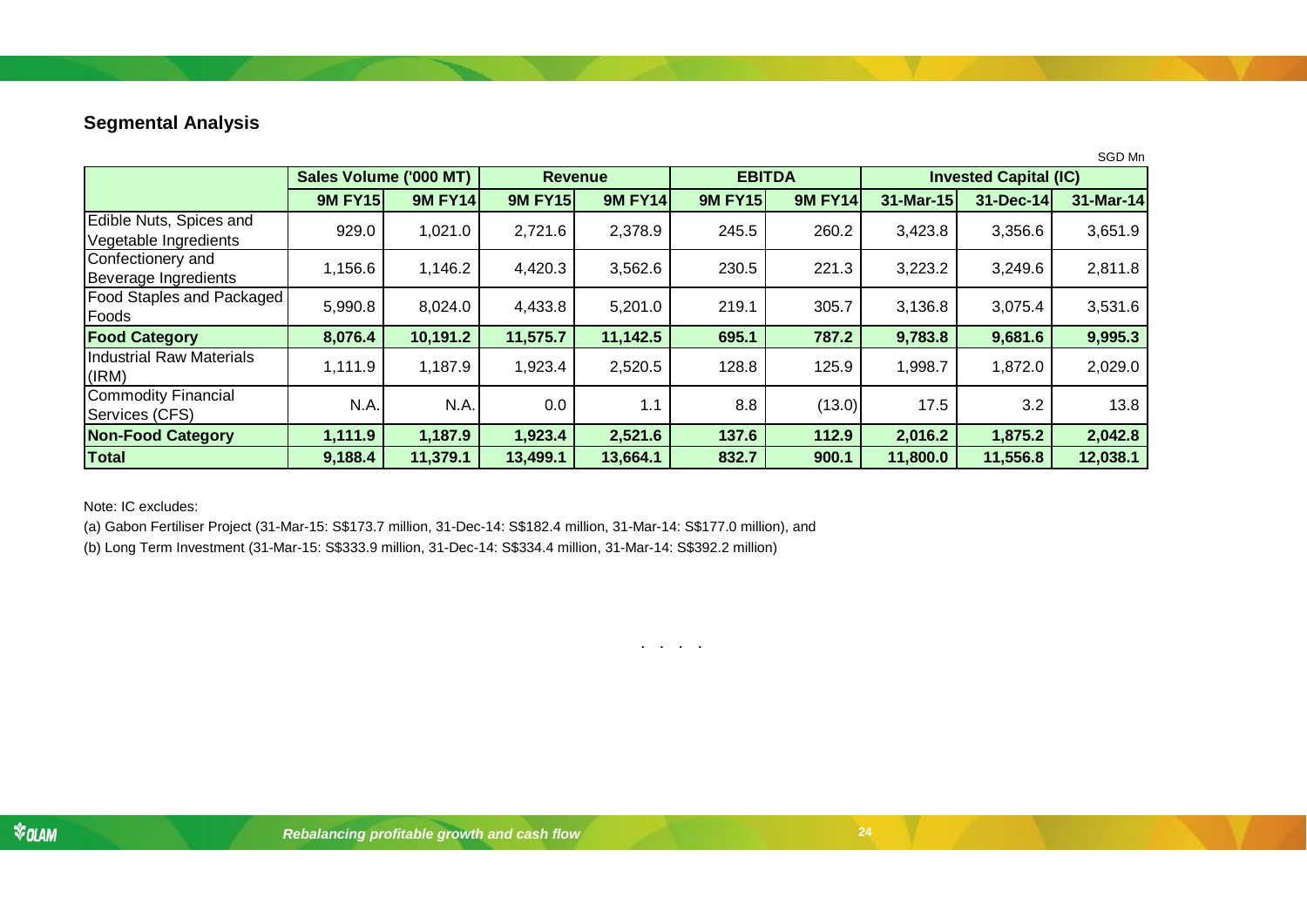## <span id="page-24-0"></span>**Annexure: Business Description**

### <span id="page-24-1"></span>**Business Model and Strategy**

Olam's business is built on a strong foundation as a fully integrated supply chain manager and processor of agricultural products and food ingredients, with operations across 16 platforms in 65 countries. As a supply chain manager, Olam is engaged in the sourcing of a wide range of agricultural commodities from the producing countries and the processing, warehousing, transporting, shipping, distributing and marketing of these products right up to the factory gate of our customers in the destination markets. We also manage risk at each stage of the supply chain. From our inception in 1989, we have evolved from a single country, single product trader to a multi-country, multi-product supply chain manager.

In that process of evolution and development, the Olam business model has grown both in depth as well as breadth, pursuing selected value chain adjacencies which both complement and enhance our core supply chain model.

#### **Business model evolution**

The evolution of our business model over recent years has led us to develop new competencies as we pursued our strategic goals, including the capabilities to identify, execute and integrate attractive acquisition opportunities in selected countries. These initiatives are carefully selected to be within or adjacent to our core value chain activities. Successfully completed transactions have addressed opportunities in the upstream (plantation and farming), midstream (manufacturing/ processing) and downstream parts of the value chain.

Building on existing and new capabilities, we have expanded upstream selectively into plantation ownership and management (perennial crops), farming (annual crops), dairy farming and forest concessions management. These opportunities, both organic and inorganic, have been pursued in countries that have a comparative advantage to produce these commodities relatively better and at relatively lower costs on a sustainable basis.

#### *Rebalancing profitable growth and cash flow* **Selective investments across the value chain**

Pursuit of this strategy has led us to invest selectively in almond orchards in Australia and US, peanut farming in Argentina, Coffee plantation in Laos, Ethiopia, Tanzania, Zambia and Brazil, Rice farming in Nigeria, Palm and Rubber plantations in Africa, Dairy farming in Uruguay and Russia, and the development of tropical hard wood forest concessions in the Republic of Congo (ROC).

Similarly, in the midstream part of the value chain, we have pursued initiatives in value-added processing and manufacturing activities, such as peanut shelling in the US, mechanical processing of cashews in Côte d'Ivoire, hazelnut processing in Turkey, spice grinding in Vietnam, soluble Coffee manufacturing in Vietnam and Spain, Cocoa processing in Côte d'Ivoire, and Nigeria and wheat milling in Nigeria, Senegal and Ghana. We recently signed an agreement to acquire the global cocoa processing business of ADM, which would transform our cocoa platform in a market leading global player in the cocoa sector.

Downstream progress has been reflected in the initiatives completed in Packaged Foods distribution in West Africa and the successful development of our own consumer brands in the food category, which capitalise on our intimate knowledge of African markets, operations, brands, and consumers. This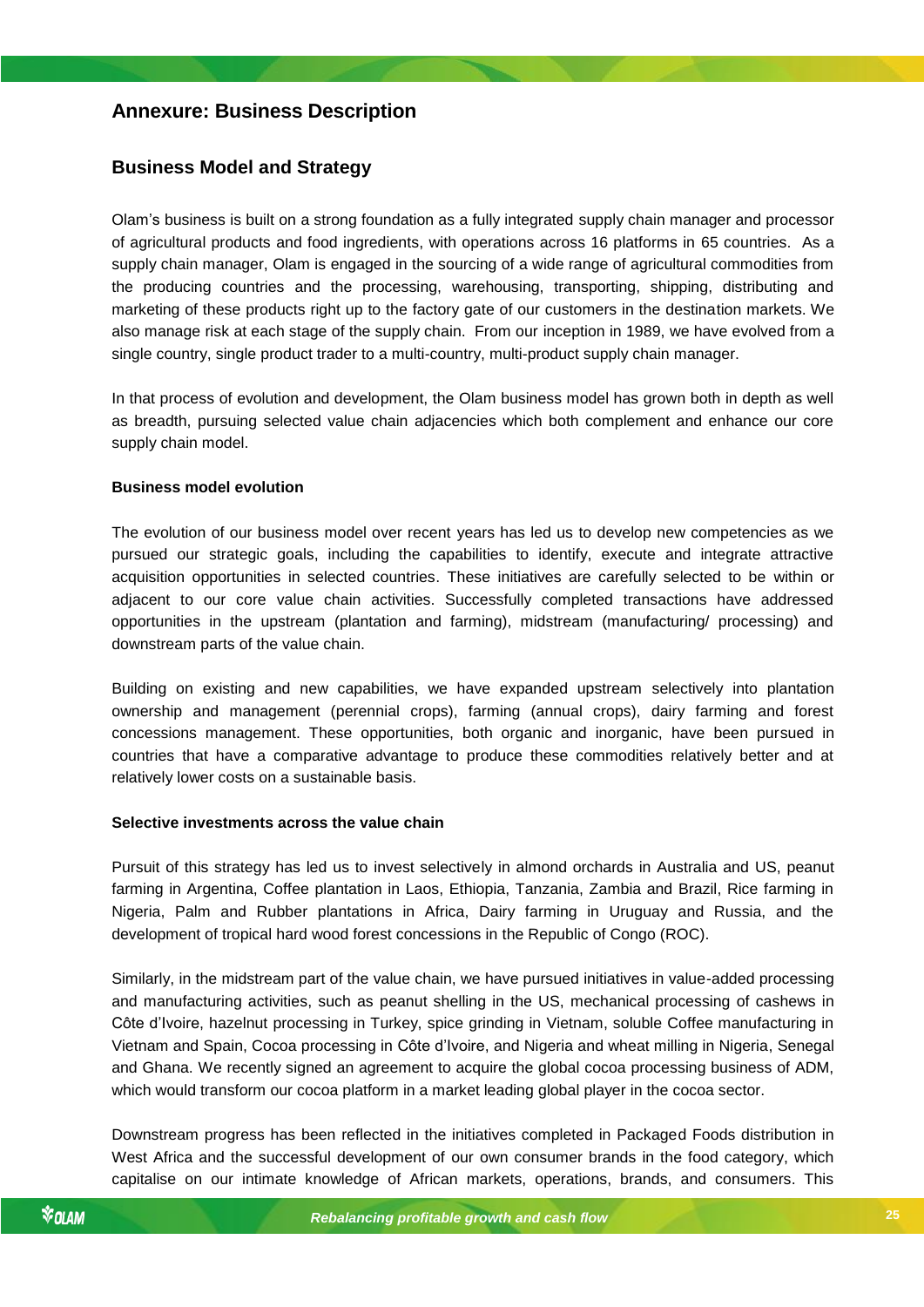downstream activity also builds on capabilities in the management of food supply chains and on the common distribution pipeline that we have built for related commodity products (including Rice, Sugar, wheat and Dairy products) in West Africa. Initiatives in this segment include biscuits and candy manufacturing and downstream distribution in Nigeria and Ghana, juice and dairy beverages in Nigeria, instant noodles, seasonings, tomato paste distribution in Nigeria and selective West African markets.

In addition, Olam has diversified into three adjacent businesses which build on latent assets and capabilities developed over the last 25 years – the Commodity Financial Services business (CFS), the development of a Special Economic Zone (SEZ) and fertiliser manufacturing in Gabon.

#### **A responsible approach to business**

Corporate responsibility and sustainability have always been an essential part of our way of doing business around the world. In addition to our longstanding adherence to documented standards, we have also recently established an Olam Livelihood Charter, and continue to work both on our own and with selected expert partners to advance our objectives in this area.

#### **A unique and entrepreneurial culture**

One of the major factors that sets Olam apart is our unique culture: we think and act as owner-managers, focused both on the realisation of short-term results and the creation of long-term value for our stakeholders. A fully aligned organisational structure, culture and long-term compensation system support these objectives.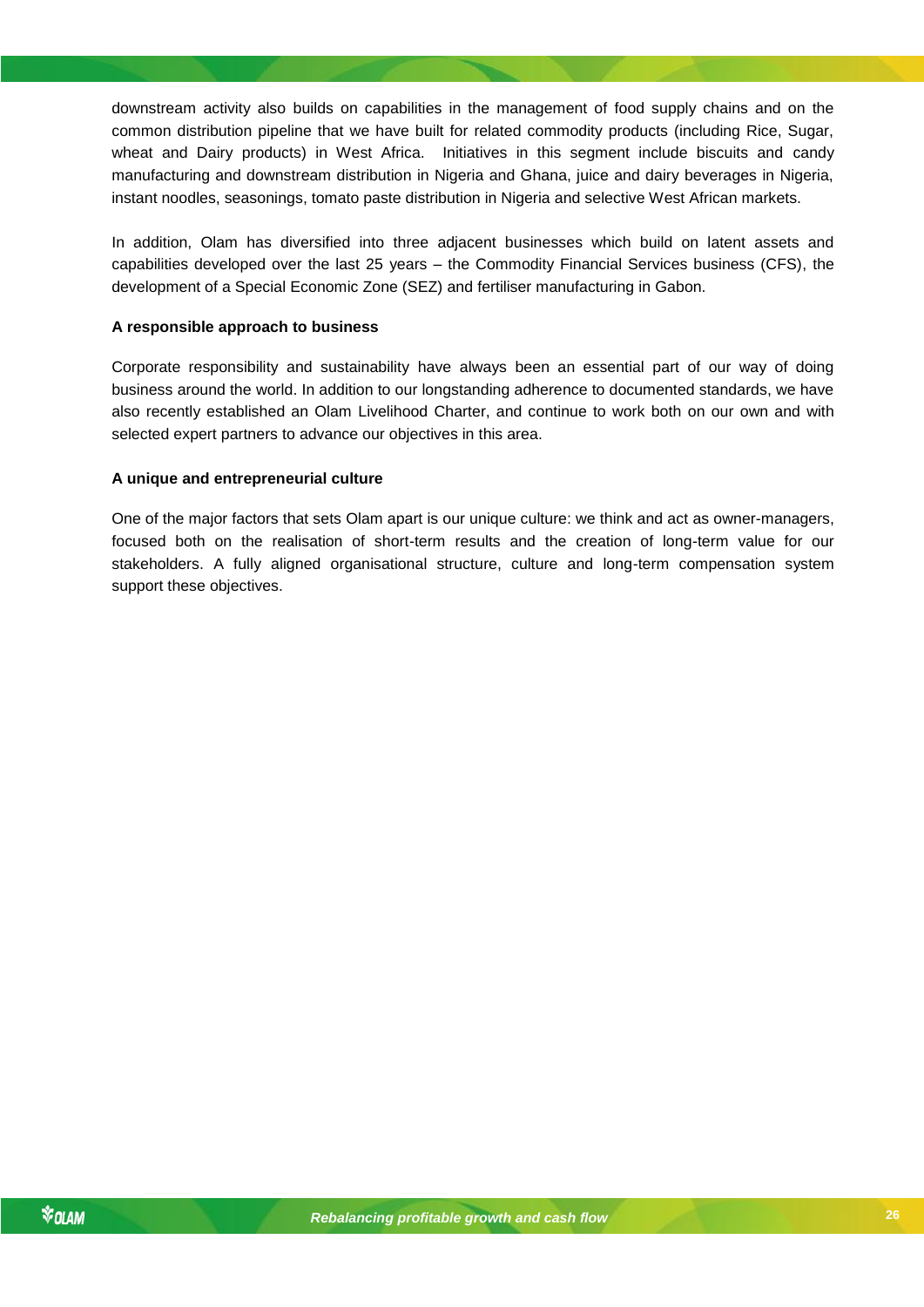# <span id="page-26-0"></span>**Business Segmentation and Reporting**

We organise Olam's operations into five business segments and three value chain segments for reporting purposes. The distribution of the 16 platforms across the business segments and the activities across the value chain segments are given below:

| <b>5 Business Segments</b>                 | <b>16 Platforms</b> |                                                          |  |
|--------------------------------------------|---------------------|----------------------------------------------------------|--|
|                                            | 1)                  | Edible Nuts (cashew, peanuts, almonds, hazelnuts and     |  |
| <b>Edible Nuts, Spices &amp; Vegetable</b> |                     | sesame)                                                  |  |
| Ingredients (formerly known as             | 2)                  | Spices & Vegetable Ingredients (including onion, garlic, |  |
| <b>Edible Nuts, Spices &amp; Beans)</b>    |                     | and tomato)                                              |  |
|                                            |                     |                                                          |  |
|                                            | 3)                  | Cocoa                                                    |  |
| <b>Confectionery &amp; Beverage</b>        | 4)                  | Coffee                                                   |  |
| <b>Ingredients</b>                         |                     |                                                          |  |
|                                            | 5)                  | Rice                                                     |  |
|                                            | 6)                  | <b>Sugar and Natural Sweeteners</b>                      |  |
|                                            | 7)                  | Grains (including wheat, corn and barley)                |  |
| <b>Food Staples &amp; Packaged Foods</b>   | 8)                  | Palm                                                     |  |
|                                            | 9)                  | Dairy                                                    |  |
|                                            |                     | 10) Packaged Foods                                       |  |
|                                            |                     |                                                          |  |
|                                            |                     | 11) Natural Fibres (cotton)                              |  |
|                                            |                     | 12) Wood Products                                        |  |
| <b>Industrial Raw Materials (IRM)</b>      |                     | 13) Rubber                                               |  |
|                                            |                     | 14) Fertiliser supply chain                              |  |
|                                            |                     | 15) Special Economic Zone (SEZ)                          |  |
|                                            |                     |                                                          |  |
|                                            |                     | 16) Commodity Financial Services (Market-making, risk    |  |
| <b>Commodity Financial Services</b>        |                     | management solutions and commodity funds                 |  |
| (CFS)                                      |                     | management)                                              |  |
|                                            |                     |                                                          |  |

| <b>3 Value Chain Segments</b>                           | <b>Value Chain Activity</b>                                                                                                                                                                                       |
|---------------------------------------------------------|-------------------------------------------------------------------------------------------------------------------------------------------------------------------------------------------------------------------|
| <b>Supply Chain (including value</b><br>added services) | Includes all activities connected with origination, sourcing,<br>primary processing, logistics, trading, marketing (including<br>VAS) and risk management of agricultural products and the<br><b>CFS</b> business |
| <b>Upstream</b>                                         | Includes all activities relating to farming (annual row crops),<br>plantations (perennial tree crops), Dairy farming and forest<br>concessions                                                                    |
| <b>Midstream &amp; Downstream</b>                       | Includes all activities relating to secondary processing, contract<br>manufacturing, branded distribution, private label activities and<br><b>SEZ</b>                                                             |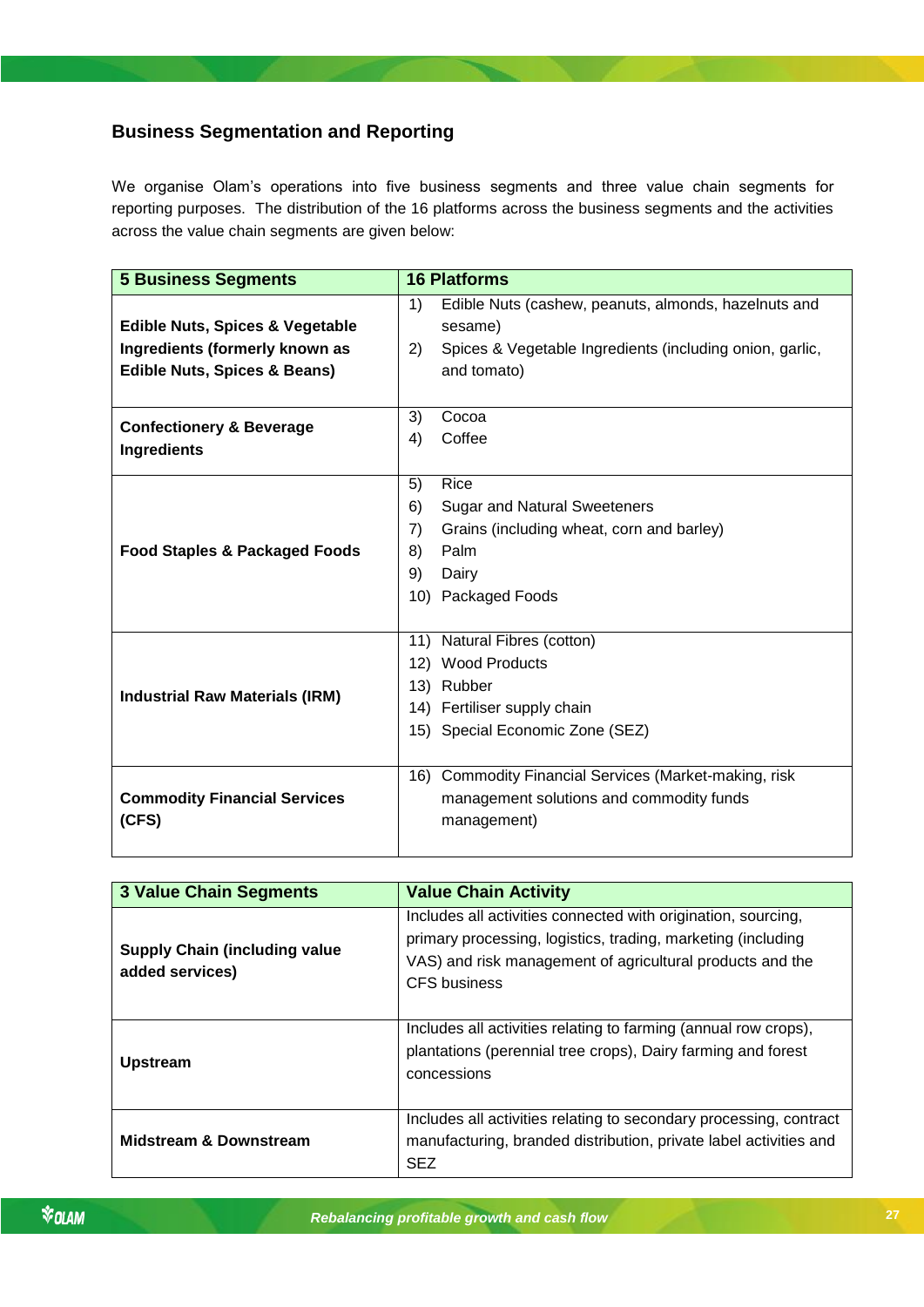The production of agricultural products is seasonal in nature. The seasonality of the products in our global portfolio depends on the location of the producing country. The harvesting season for most of the agricultural products for countries situated in the northern hemisphere generally falls between October and March. Countries in the southern hemisphere have harvesting seasons between April and September. It is also not unusual to experience both delays, as well as early starts, to the harvesting seasons in these countries in a particular year, based on weather patterns. In addition to an early or delayed harvesting season, the precise timing and size of arrivals of these products can also vary based on the farmers' selling decisions; these are mainly a function of the farmers' view on prices and inventory holding capacity. The majority of our origins are located in the northern hemisphere. Consequently, our earnings tend to be relatively higher in the first half of the year (January to June) compared to the second half of the year (July to December). Based on this seasonality, we have observed the distribution of our earnings in prior periods follow the schedule below:

| l Q1        | Q2         | $1st$ Half        | Q3          | Q4         | $2^{nd}$ Half |
|-------------|------------|-------------------|-------------|------------|---------------|
| Jan - March | Apr – June | <b>Jan</b> – June | July - Sept | Oct - Dec  | July – Dec    |
| $35 - 40%$  | $25 - 30%$ | $60 - 70%$        | $5 - 10%$   | $25 - 30%$ | $30 - 40%$    |

### <span id="page-27-0"></span>**Key Definitions**

The definitions for the financial terms used in the MD&A are as follows:

**Sales Volume:** There are no associated volumes for CFS and SEZ platforms

**Revenue**: Sale of goods and services

**Other Income**: Includes sale of scrap materials, commissions and claims income and fair value gain on investments held for trading. Negative goodwill, gain on sale of assets and other non-recurring, exceptional items which were presented as a part of Other Income are now classified as Exceptional Items

**Cost of Sales**: Cost of goods sold, shipping and logistics, commissions and claims expenses and the net measurement of derivative assets

**Overhead Expenses**: Employee benefit costs, manufacturing overheads, travel expenses and other direct expenses

**Other Operating Expenses**: Unrealised foreign exchange gain/loss and other expenses

**Net changes in fair value of biological assets:** Includes only operational changes in the fair value of biological assets. Non-operational changes (arising due to changes in the fair value model) which were formerly presented under this line item are now classified as Exceptional Items

**Exceptional Items**: One-off, non-recurring items, including negative goodwill and related transaction costs, gain/loss on sale of assets/business, gain/loss on buyback of bonds, impairment loss, nonoperational gain/loss from changes in fair value of biological assets, finance charges on pre-payment of loans and non-recurring business restructuring expenses. Tax expenses associated with these items are also presented as Exceptional Items. These items were earlier presented under Other Income, Cost of Sales, Overhead Expenses, Other Operating Expenses lines, Finance costs and Taxation.

**Operational PATMI**: Profit After Tax and Minority Interest (PATMI) excluding exceptional items

**EBITDA**: Earnings Before Interest, Tax, Depreciation and Amortisation (EBITDA) which includes minority interest and excludes exceptional items